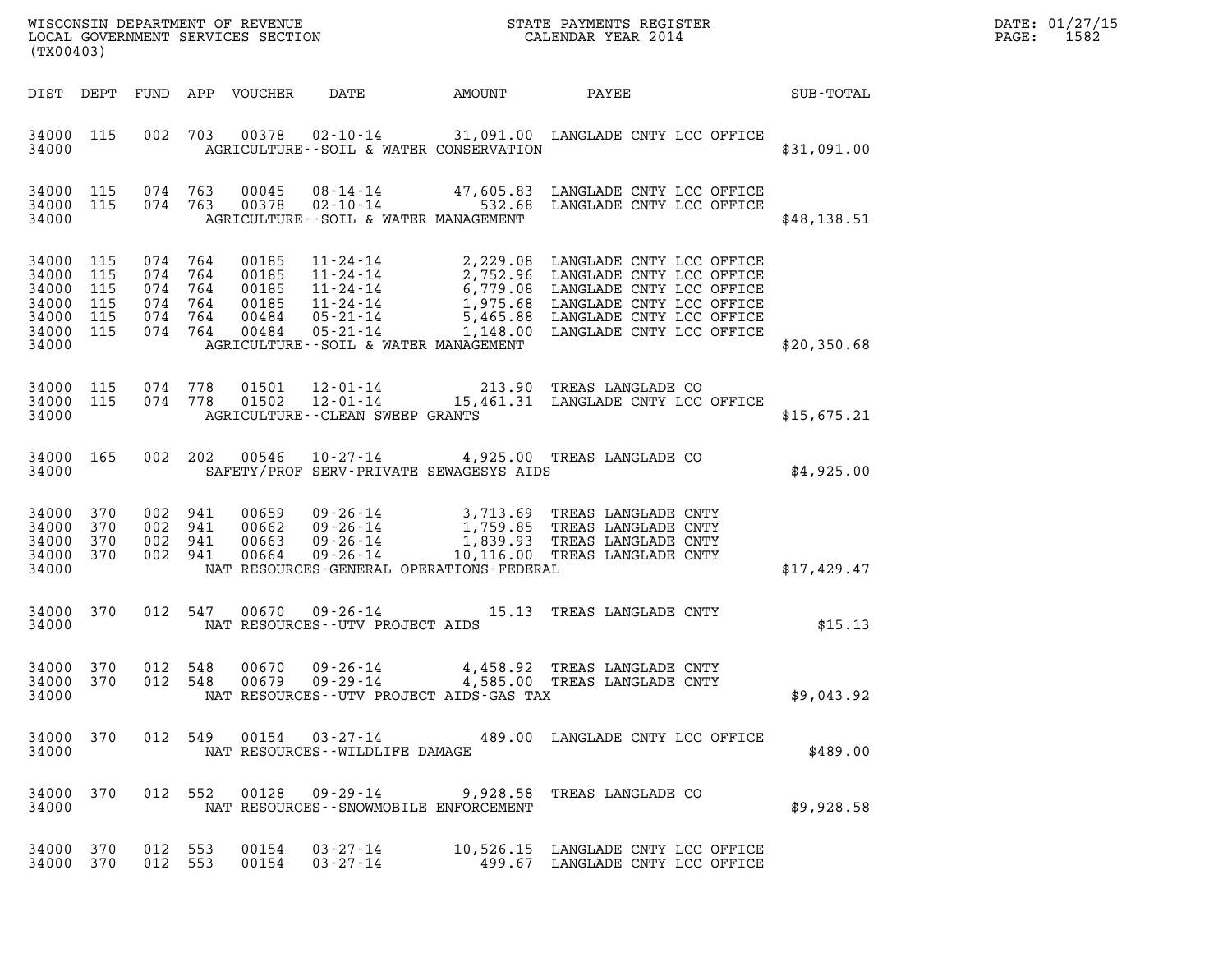| (TX00403)                                              |                          |                                                     |     |                            |                                                                  |        |                                                                                                                                                                                                                              |              | DATE: 01/27/15<br>1583<br>PAGE: |
|--------------------------------------------------------|--------------------------|-----------------------------------------------------|-----|----------------------------|------------------------------------------------------------------|--------|------------------------------------------------------------------------------------------------------------------------------------------------------------------------------------------------------------------------------|--------------|---------------------------------|
|                                                        |                          |                                                     |     | DIST DEPT FUND APP VOUCHER | DATE                                                             | AMOUNT | PAYEE                                                                                                                                                                                                                        | SUB-TOTAL    |                                 |
| 34000                                                  |                          |                                                     |     |                            | NAT RESOURCES--WILDLIFE DAMAGE CLAIMS                            |        |                                                                                                                                                                                                                              | \$11,025.82  |                                 |
| 34000 370<br>34000                                     |                          | 012 563                                             |     |                            | NAT RESOURCES - COUNTY CONSERVATION AIDS                         |        | 01061  11-10-14  1,565.00 TREAS LANGLADE CNTY                                                                                                                                                                                | \$1,565.00   |                                 |
| 34000 370<br>34000                                     |                          | 012 564                                             |     | 00284                      | NAT RESOURCES - - RECREATION AIDS - FISH                         |        | 04-04-14 6,053.21 TREAS LANGLADE CO                                                                                                                                                                                          | \$6,053.21   |                                 |
| 34000 370<br>34000                                     |                          | 012 566                                             |     | 00001                      | NAT RESOURCES-FOREST CROP/MANAGED FOREST                         |        | 09-16-14 49,978.18 TREAS LANGLADE CO                                                                                                                                                                                         | \$49,978.18  |                                 |
| 34000 370<br>34000                                     |                          | 012 572                                             |     | 00005                      | NAT RESOURCES--URBAN FORESTRY/CO FORESTS                         |        | 04-01-14 48,176.88 TREAS LANGLADE CO                                                                                                                                                                                         | \$48,176.88  |                                 |
| 34000<br>34000<br>34000<br>34000<br>34000 370<br>34000 | 370<br>370<br>370<br>370 | 012 575<br>012 575<br>012 575<br>012 575<br>012 575 |     | 00516<br>01494             | NAT RESOURCES - - SNOWMOBILE TRAIL AIDS                          |        | 00088 08-05-14 68,962.50 TREAS LANGLADE CNTY<br>00098 08-05-14 400.00 TREAS LANGLADE CNTY<br>00382 08-28-14 68,962.50 TREAS LANGLADE CNTY<br>09-16-14 49,436.00 TREAS LANGLADE CNTY<br>01-31-14 8,000.80 TREAS LANGLADE CNTY | \$195,761.80 |                                 |
| 34000<br>34000<br>34000<br>34000<br>34000 370<br>34000 | 370<br>370<br>370<br>370 | 012 576<br>012 576<br>012 576<br>012<br>012 576     | 576 | 00736                      | $09 - 30 - 14$<br>NAT RESOURCES - - ALL-TERRAIN VEHICLE TRAIL    |        | 00092 08-05-14 26,465.00 TREAS LANGLADE CNTY<br>00097 08-05-14 400.00 TREAS LANGLADE CNTY<br>00671 09-26-14 27,510.00 TREAS LANGLADE CNTY<br>00735 09-30-14 26,465.00 TREAS LANGLADE CNTY<br>27,510.00 TREAS LANGLADE CNTY   | \$108,350.00 |                                 |
| 34000<br>34000                                         | 370                      | 012 582                                             |     | 00007                      | NAT RESOURCES-NATIONAL FOREST INCOME-FED                         |        | 04-16-14 8,007.28 TREAS LANGLADE CO                                                                                                                                                                                          | \$8,007.28   |                                 |
| 34000 370<br>34000                                     |                          | 012 663                                             |     |                            | NAT RESOURCES--LAKES MANAGEMENT GRANTS                           |        | 01756  02-28-14   16,335.05   TREAS LANGLADE CO                                                                                                                                                                              | \$16,335.05  |                                 |
| 34000 370<br>34000 370<br>34000                        |                          | 095 512<br>095 512                                  |     | 00917<br>02307             | $10 - 16 - 14$<br>04-11-14<br>NAT RESOURCES - - STEWARDSHIP 2000 |        | 34,299.50 TREAS LANGLADE CNTY<br>6,835.50 TREAS LANGLADE CNTY                                                                                                                                                                | \$41,135.00  |                                 |
| 34000 395<br>34000                                     |                          |                                                     |     |                            | TRANSPORTATION--ELDERLY & DISABLED                               |        | 011  168  14034  05-05-14  68,117.00  COUNTY OF LANGLADE                                                                                                                                                                     | \$68,117.00  |                                 |
| 34000 395                                              |                          | 011 170                                             |     |                            |                                                                  |        | 2,407.29 TREAS LANGLADE CO                                                                                                                                                                                                   |              |                                 |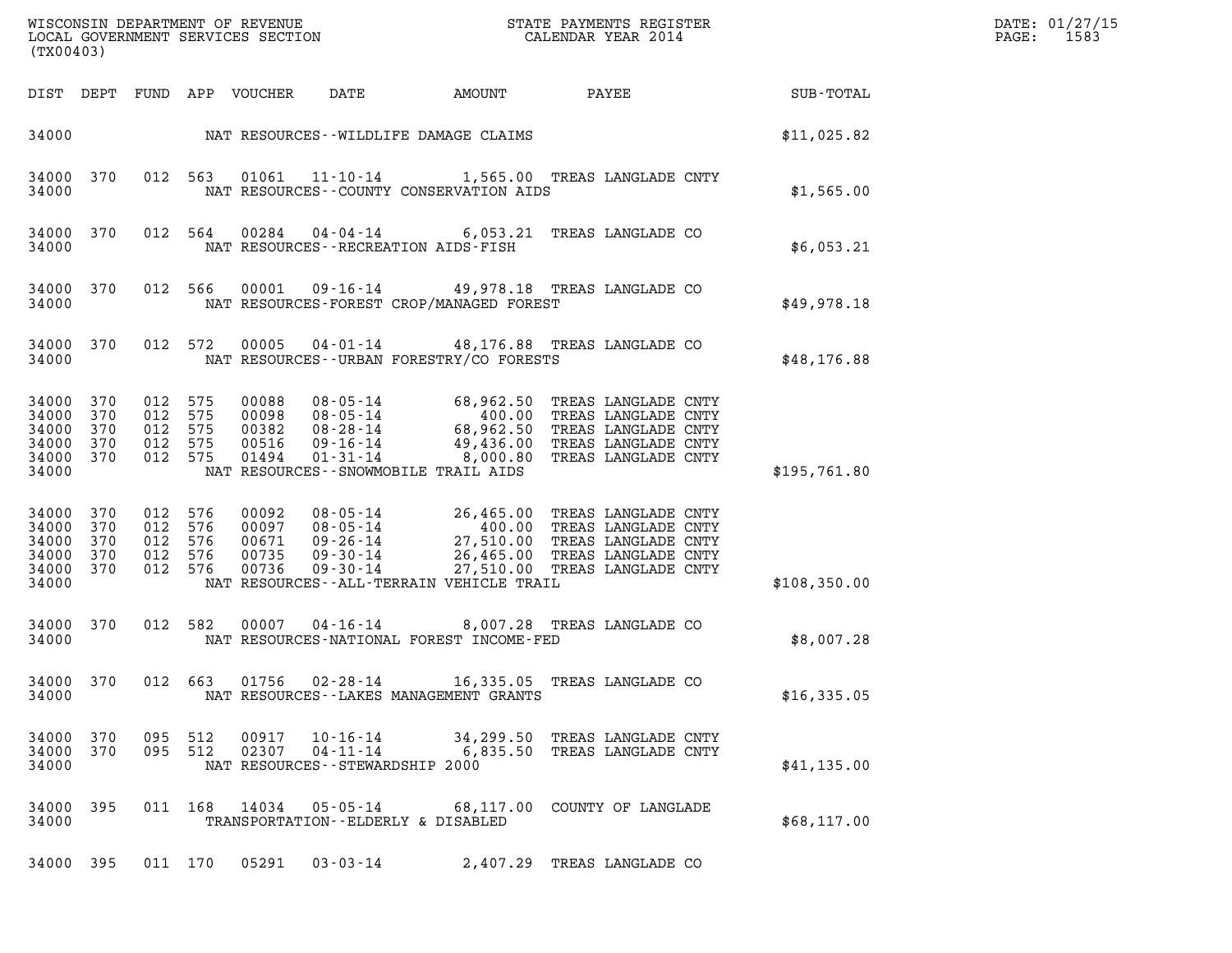| WISCONSIN DEPARTMENT OF REVENUE<br>LOCAL GOVERNMENT SERVICES SECTION<br>(TX00403) | STATE PAYMENTS REGISTER<br>CALENDAR YEAR 2014 | DATE: 01/27/15<br>1584<br>PAGE: |
|-----------------------------------------------------------------------------------|-----------------------------------------------|---------------------------------|

| FUND                                                                                                                              | APP                                                                                                                               | VOUCHER                                                                                                                                                                 | DATE                                                                                                                                                                                                                                                                                                                                               | AMOUNT                                                                                                                                                                                                 | PAYEE                                                                                                                                                                                                                                                                                                    | SUB-TOTAL                                                                                                                                                                                                                                                                                                                                                                                                                |
|-----------------------------------------------------------------------------------------------------------------------------------|-----------------------------------------------------------------------------------------------------------------------------------|-------------------------------------------------------------------------------------------------------------------------------------------------------------------------|----------------------------------------------------------------------------------------------------------------------------------------------------------------------------------------------------------------------------------------------------------------------------------------------------------------------------------------------------|--------------------------------------------------------------------------------------------------------------------------------------------------------------------------------------------------------|----------------------------------------------------------------------------------------------------------------------------------------------------------------------------------------------------------------------------------------------------------------------------------------------------------|--------------------------------------------------------------------------------------------------------------------------------------------------------------------------------------------------------------------------------------------------------------------------------------------------------------------------------------------------------------------------------------------------------------------------|
|                                                                                                                                   |                                                                                                                                   |                                                                                                                                                                         |                                                                                                                                                                                                                                                                                                                                                    |                                                                                                                                                                                                        |                                                                                                                                                                                                                                                                                                          | \$2,407.29                                                                                                                                                                                                                                                                                                                                                                                                               |
| 011<br>011<br>011                                                                                                                 | 190<br>190<br>190                                                                                                                 | 02034<br>18034<br>28034                                                                                                                                                 | $01 - 06 - 14$<br>$07 - 07 - 14$<br>$10 - 06 - 14$                                                                                                                                                                                                                                                                                                 | 298,648.20                                                                                                                                                                                             | COUNTY OF LANGLADE<br>COUNTY OF LANGLADE                                                                                                                                                                                                                                                                 | \$597,296.41                                                                                                                                                                                                                                                                                                                                                                                                             |
| 011<br>011                                                                                                                        | 278<br>278                                                                                                                        | 19264<br>98975                                                                                                                                                          | $07 - 23 - 14$<br>$01 - 07 - 14$                                                                                                                                                                                                                                                                                                                   | 3,193.87<br>3,119.48                                                                                                                                                                                   | TREAS LANGLADE CO<br>TREAS LANGLADE CO                                                                                                                                                                                                                                                                   | \$6,313.35                                                                                                                                                                                                                                                                                                                                                                                                               |
| 002                                                                                                                               | 116                                                                                                                               | 11261                                                                                                                                                                   | $11 - 05 - 14$                                                                                                                                                                                                                                                                                                                                     | 20,919.08                                                                                                                                                                                              | TREAS LANGLADE CO                                                                                                                                                                                                                                                                                        | \$20,919.08                                                                                                                                                                                                                                                                                                                                                                                                              |
| 005<br>005<br>005<br>005<br>005<br>005<br>005<br>005<br>005<br>005<br>005<br>005                                                  | 000<br>000<br>000<br>000<br>000<br>000<br>000<br>000<br>000<br>000<br>000<br>000                                                  | 90412<br>90415<br>90416<br>90417<br>90419<br>90420<br>90500<br>90502<br>90506<br>90508<br>90509<br>90510                                                                | $01 - 01 - 14$<br>$02 - 01 - 14$<br>$03 - 01 - 14$<br>$04 - 01 - 14$<br>$05 - 01 - 14$<br>$06 - 01 - 14$<br>$07 - 01 - 14$<br>$08 - 01 - 14$<br>$09 - 01 - 14$<br>$10 - 01 - 14$<br>$11 - 01 - 14$<br>$12 - 01 - 14$                                                                                                                               | 5,204.00<br>2,890.00                                                                                                                                                                                   | LANGLADE CO<br>LANGLADE CO<br>LANGLADE CO<br>LANGLADE CO<br>LANGLADE CO<br>LANGLADE CO<br>LANGLADE CO                                                                                                                                                                                                    | \$66,627.00                                                                                                                                                                                                                                                                                                                                                                                                              |
| 005<br>005<br>005<br>005<br>005<br>005<br>005<br>005<br>005<br>005<br>005<br>005<br>005<br>005<br>005<br>005<br>005<br>005<br>005 | 000<br>000<br>000<br>000<br>000<br>000<br>000<br>000<br>000<br>000<br>000<br>000<br>000<br>000<br>000<br>000<br>000<br>000<br>000 | 00000<br>00000<br>00000<br>00000<br>00000<br>00000<br>00000<br>00000<br>00000<br>00000<br>00000<br>00000<br>00000<br>00000<br>00000<br>00000<br>00000<br>00000<br>00000 | $01 - 06 - 14$<br>$01 - 30 - 14$<br>$02 - 05 - 14$<br>$04 - 07 - 14$<br>$04 - 30 - 14$<br>$05 - 05 - 14$<br>$06 - 05 - 14$<br>$07 - 07 - 14$<br>$07 - 08 - 14$<br>$07 - 30 - 14$<br>$08 - 05 - 14$<br>$08 - 29 - 14$<br>$09 - 05 - 14$<br>$10 - 06 - 14$<br>$10 - 30 - 14$<br>$11 - 03 - 14$<br>$11 - 04 - 14$<br>$11 - 05 - 14$<br>$12 - 05 - 14$ | 87,591.25<br>89,304.58<br>16,440.79<br>23,425.47<br>9,309.76<br>12.98<br>91,353.09<br>15,555.80<br>263,074.81<br>15,235.03<br>12,764.46<br>70,197.44<br>1,344.00<br>18,905.02<br>10,216.60<br>7,125.91 | LANGLADE<br>LANGLADE CHILD SUPPORT<br>LANGLADE<br>LANGLADE CHILD SUPPORT<br>LANGLADE<br>LANGLADE<br>LANGLADE<br>LANGLADE<br>LANGLADE CHILD SUPPORT<br>LANGLADE<br>LANGLADE<br>LANGLADE<br>LANGLADE<br>LANGLADE CHILD SUPPORT<br>LANGLADE CHILD SUPPORT<br>LANGLADE CHILD SUPPORT<br>LANGLADE<br>LANGLADE | \$825,648.97                                                                                                                                                                                                                                                                                                                                                                                                             |
|                                                                                                                                   |                                                                                                                                   |                                                                                                                                                                         |                                                                                                                                                                                                                                                                                                                                                    |                                                                                                                                                                                                        | TRANSPORTATION - - LRIP/TRIP/MSIP GRANTS<br>CORRECTIONS - - LOCAL AID<br>HEALTH SERVICES - - STATE/FED AIDS                                                                                                                                                                                              | TRANSPORTATION--COUNTY FOREST ROAD AIDS<br>149,324.10<br>149,324.11 COUNTY OF LANGLADE<br>TRANSPORTATION - - GENERAL TRANSP AIDS - GTA<br>10,404.00 LANGLADE CO<br>5,281.00 LANGLADE CO<br>11,078.00 LANGLADE CO<br>4,944.00<br>7,358.00<br>5,827.00 LANGLADE CO<br>4,703.00<br>3,019.00<br>2,931.00<br>2,988.00 LANGLADE CO<br>7,233.49<br>78,376.75<br>8,181.74 LANGLADE<br>CHILDREN & FAMILIES - - STATE/FEDERAL AIDS |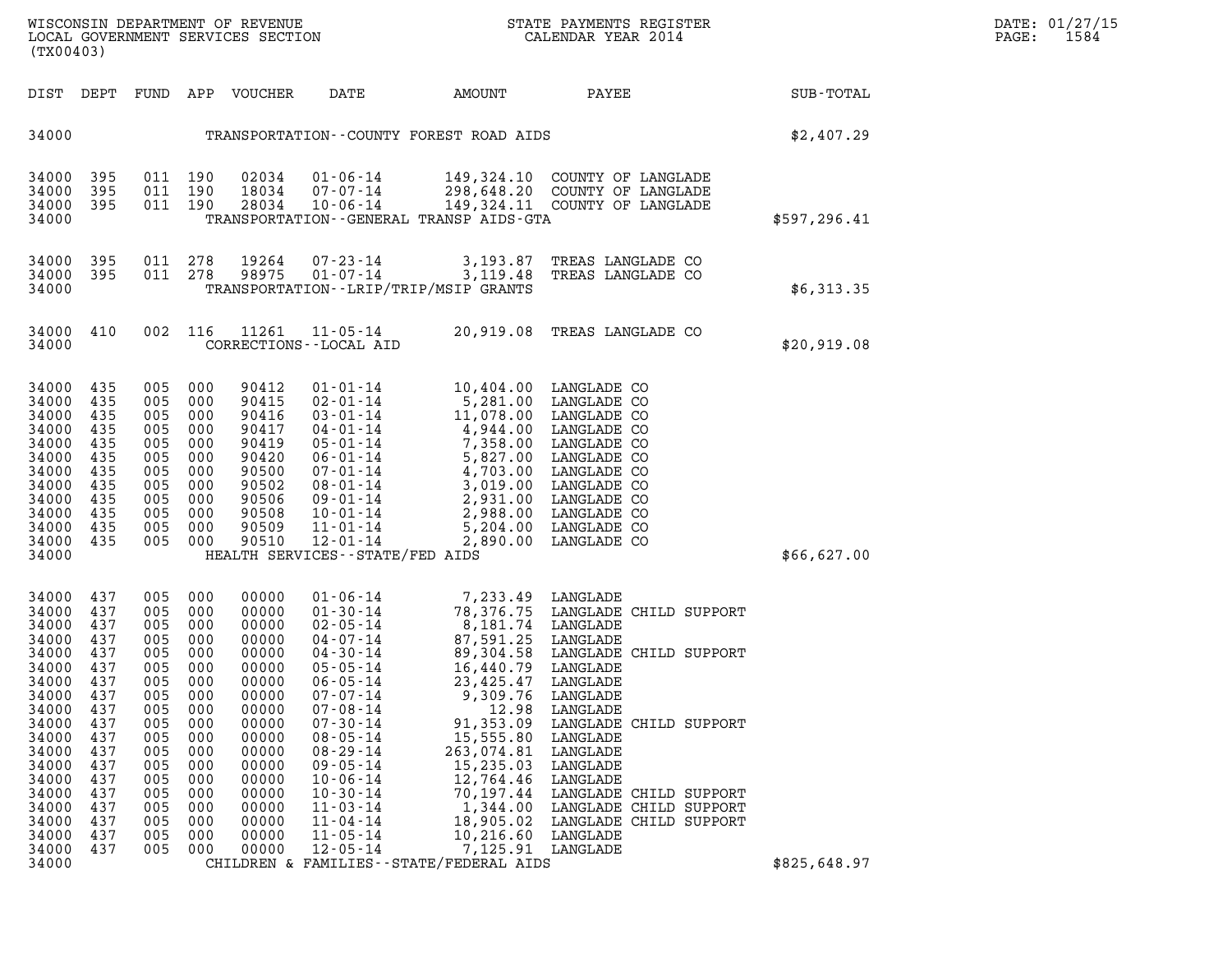| (TX00403)                                    |         |                    |                        |                                                                                                                                                                                               |  |                          |              | DATE: 01/27/15<br>PAGE: 1585 |
|----------------------------------------------|---------|--------------------|------------------------|-----------------------------------------------------------------------------------------------------------------------------------------------------------------------------------------------|--|--------------------------|--------------|------------------------------|
|                                              |         |                    |                        |                                                                                                                                                                                               |  |                          |              |                              |
| 34000                                        |         |                    |                        | 34000 455 002 221 13 07-30-14 340.00 TREAS LANGLADE CNTY<br>JUSTICE -- LAW ENFORCEMENT SERVICES AID                                                                                           |  |                          | \$340.00     |                              |
| 34000                                        |         |                    |                        | 34000 455 002 226 005 01-10-14 21,608.00 TREAS LANGLADE CO<br>JUSTICE - - LAW ENFORCEMENT SERVICES                                                                                            |  |                          | \$21,608.00  |                              |
| 34000                                        |         |                    |                        | 34000 455 002 231 01508 02-20-14 6,080.00 TREAS LANGLADE CNTY<br>JUSTICE - - LAW ENFORCEMENT TRAINING                                                                                         |  |                          | \$6,080.00   |                              |
| 34000                                        |         |                    |                        | $34000$ $455$ $002$ $532$ $009$ $03-10-14$ $7,469.34$ TREAS LANGLADE CO<br>34000 $455$ 002 532 009 03-10-14 7,469.34 TREAS LANGLADE CO<br>JUSTICE -- VICTIM/WITNESS ASSISTANCE SERV           |  |                          | \$13,356.28  |                              |
| 34000                                        |         |                    |                        | 34000 465 002 305 01074 02-07-14 1,666.57 TREAS LANGLADE CO<br>MILITARY AFFAIRS-EMER MGMT-DISASTER RECO                                                                                       |  |                          | \$1,666.57   |                              |
| 34000                                        |         |                    |                        | 34000 465 002 308 00082 11-19-14 9,266.00 TREAS LANGLADE CO<br>MILITARY AFFAIRS-EMER MGMT-RESPONSE EOMT                                                                                       |  |                          | \$9,266.00   |                              |
| 34000                                        |         |                    |                        | 34000 465 002 337 01557 07-09-14 3,940.00 TREAS LANGLADE CO<br>MILITARY AFFAIRS-EMERGENCY MGMT PLANNING                                                                                       |  |                          | \$3,940.00   |                              |
| 34000 465<br>34000 465<br>34000 465<br>34000 | 002 342 | 002 342<br>002 342 |                        | 00989   01-15-14   16,480.81 TREAS LANGLADE CO<br>01074   02-07-14   9,999.43 TREAS LANGLADE CO<br>01622   07-11-14   16,785.88 TREAS LANGLADE CO<br>MILITARY AFFAIRS-EMERGENCY MGMT-FED FUND |  |                          | \$43, 266.12 |                              |
| 34000                                        |         |                    |                        | 34000 465 072 364 00935 01-10-14 3,685.00 TREAS LANGLADE CO<br>MILITARY AFFAIRS-EMER MGMT-PLANNING AID                                                                                        |  |                          | \$3,685.00   |                              |
| 34000 485<br>34000                           |         |                    | 002 127 05420 05-08-14 | VETERANS AFFAIRS GRANTS                                                                                                                                                                       |  | 850.00 TREAS LANGLADE CO | \$850.00     |                              |
| 34000 485<br>34000                           |         |                    |                        | 082  267  05420  05-08-14  3,825.00 TREAS LANGLADE CO<br>VETERANS AFFAIRS -- GRANTS TO COUNTIES                                                                                               |  |                          | \$3,825.00   |                              |
| 34000 485<br>34000                           |         |                    |                        | 082 280 03413 01-30-14 3,689.83 TREAS LANGLADE CO<br>VETERANS AFFAIRS - - GRANTS                                                                                                              |  |                          | \$3,689.83   |                              |
| 34000 485<br>34000                           |         |                    |                        | 083 370 05420 05-08-14 3,825.00 TREAS LANGLADE CO<br>VETERANS AFFAIRS -- GRANTS TO COUNTIES                                                                                                   |  |                          | \$3,825.00   |                              |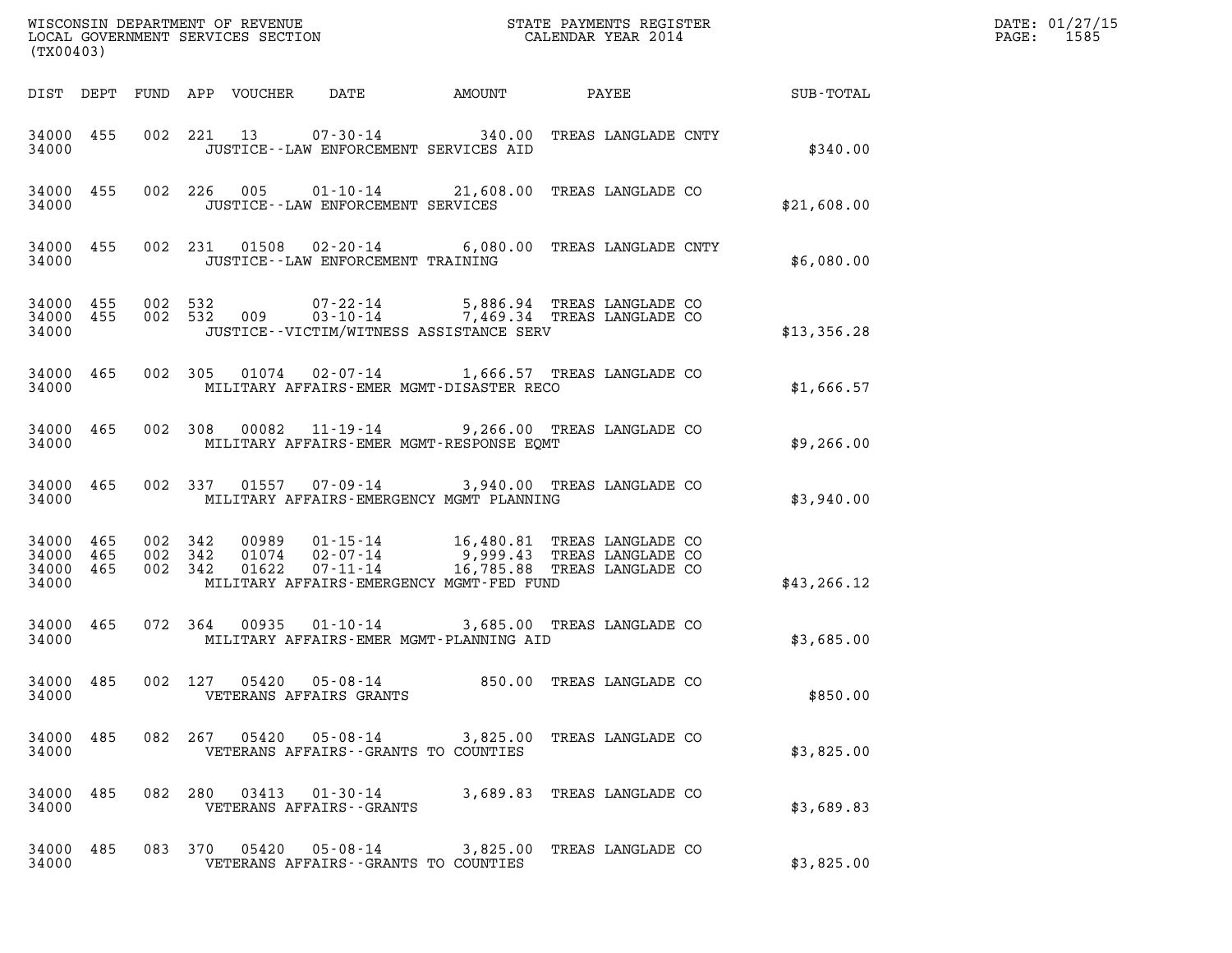| 34000                            |                          |                                      |     |                                  | DOA--HOUSING ASSISTANCE GRANTS                                 |                                          |                                                                                          |  |
|----------------------------------|--------------------------|--------------------------------------|-----|----------------------------------|----------------------------------------------------------------|------------------------------------------|------------------------------------------------------------------------------------------|--|
| 34000<br>34000<br>34000<br>34000 | 505<br>505<br>505<br>505 | 035 371<br>035 371<br>035<br>035 371 | 371 | 60014<br>60014<br>60056<br>60056 | $07 - 24 - 14$<br>$07 - 24 - 14$<br>$08 - 07 - 14$<br>08-07-14 | 1,054.10<br>1,008.42<br>690.89<br>713.38 | TREAS LANGLADE CNTY<br>TREAS LANGLADE CNTY<br>TREAS LANGLADE CNTY<br>TREAS LANGLADE CNTY |  |

| 34000 |     |     |     |       |                                | DOA-HOUSING ASSISTANCE-FEDERAL FUNDS |                     | \$48,582.52    |
|-------|-----|-----|-----|-------|--------------------------------|--------------------------------------|---------------------|----------------|
| 34000 | 505 | 002 | 743 | 00577 | 08-14-14                       | 71,247.00                            | TREAS LANGLADE CNTY |                |
| 34000 | 505 | 002 | 743 | 00832 |                                | $08 - 20 - 14$ 61,013.00             | TREAS LANGLADE CNTY |                |
| 34000 | 505 | 002 | 743 | 01252 |                                | $09 - 02 - 14$ 53,589.00             | TREAS LANGLADE CNTY |                |
| 34000 | 505 | 002 | 743 | 02017 |                                | 10-02-14 110,728.00                  | TREAS LANGLADE CNTY |                |
| 34000 | 505 | 002 | 743 | 02163 |                                | 10-16-14 12,559.00                   | TREAS LANGLADE CNTY |                |
| 34000 | 505 | 002 | 743 | 02964 |                                | $11 - 07 - 14$ 73, 175.00            | TREAS LANGLADE CNTY |                |
| 34000 | 505 | 002 | 743 | 03293 | $11 - 17 - 14$                 | 116,962.00                           | TREAS LANGLADE CNTY |                |
| 34000 | 505 | 002 | 743 | 03618 |                                | $12 - 05 - 14$ 67,719.00             | TREAS LANGLADE CNTY |                |
| 34000 | 505 | 002 | 743 | 04157 |                                | 12-22-14 62,723.00                   | TREAS LANGLADE CNTY |                |
| 34000 | 505 | 002 | 743 | 04456 |                                | $01 - 03 - 14$ 30,453.00             | TREAS LANGLADE CNTY |                |
| 34000 | 505 | 002 | 743 | 04738 |                                | $01 - 22 - 14$ 9,204.00              | TREAS LANGLADE CNTY |                |
| 34000 | 505 | 002 | 743 | 06817 | $03 - 18 - 14$                 | 33,376.00                            | TREAS LANGLADE CNTY |                |
| 34000 | 505 | 002 | 743 | 07844 |                                | $04 - 25 - 14$ 36,188.00             | TREAS LANGLADE CNTY |                |
| 34000 | 505 | 002 | 743 | 08010 |                                | $04 - 28 - 14$ $42,711.00$           | TREAS LANGLADE CNTY |                |
| 34000 | 505 | 002 | 743 | 08375 | 05-12-14                       | 56,944.00                            | TREAS LANGLADE CNTY |                |
| 34000 | 505 | 002 | 743 | 08381 |                                | $05 - 12 - 14$ 16,664.00             | TREAS LANGLADE CNTY |                |
| 34000 | 505 | 002 | 743 | 08381 |                                | $05 - 12 - 14$ 20,484.00             | TREAS LANGLADE CNTY |                |
| 34000 | 505 | 002 | 743 | 08821 |                                | $05 - 28 - 14$ 32,745.00             | TREAS LANGLADE CNTY |                |
| 34000 | 505 | 002 | 743 | 09128 |                                | $06 - 09 - 14$ 50,660.00             | TREAS LANGLADE CNTY |                |
| 34000 | 505 | 002 | 743 | 09339 |                                | $06 - 17 - 14$ 23,102.00             | TREAS LANGLADE CNTY |                |
| 34000 | 505 | 002 | 743 | 09499 |                                | $07 - 02 - 14$ 3, 228.00             | TREAS LANGLADE CNTY |                |
| 34000 | 505 | 002 | 743 | 09864 |                                | $07 - 08 - 14$ 57,230.00             | TREAS LANGLADE CNTY |                |
| 34000 | 505 | 002 | 743 | 10084 | 07-16-14                       | 30,745.00                            | TREAS LANGLADE CNTY |                |
| 34000 |     |     |     |       | DOA--HOUSING ASSISTANCE GRANTS |                                      |                     | \$1,073,449.00 |
|       |     |     |     |       |                                |                                      |                     |                |

| <b>VOUCHER</b><br>DIST<br>DEPT<br>FUND<br>APP<br>AMOUNT<br>PAYEE<br>DATE                                                                                                                                                                                                                                                                                                                                                                                                                                                                                                                                                                                                                                                                                                                                                                                                                                                                                                                                                                                                                                                                                                                                                                                                                                                                                                                                                                                                                                                                                                                                                                                                                                                                                                                                                                                               | (TX00403) |  |  |  |  |             |
|------------------------------------------------------------------------------------------------------------------------------------------------------------------------------------------------------------------------------------------------------------------------------------------------------------------------------------------------------------------------------------------------------------------------------------------------------------------------------------------------------------------------------------------------------------------------------------------------------------------------------------------------------------------------------------------------------------------------------------------------------------------------------------------------------------------------------------------------------------------------------------------------------------------------------------------------------------------------------------------------------------------------------------------------------------------------------------------------------------------------------------------------------------------------------------------------------------------------------------------------------------------------------------------------------------------------------------------------------------------------------------------------------------------------------------------------------------------------------------------------------------------------------------------------------------------------------------------------------------------------------------------------------------------------------------------------------------------------------------------------------------------------------------------------------------------------------------------------------------------------|-----------|--|--|--|--|-------------|
|                                                                                                                                                                                                                                                                                                                                                                                                                                                                                                                                                                                                                                                                                                                                                                                                                                                                                                                                                                                                                                                                                                                                                                                                                                                                                                                                                                                                                                                                                                                                                                                                                                                                                                                                                                                                                                                                        |           |  |  |  |  | SUB-TOTAL   |
| 34000<br>505<br>002<br>155<br>60014<br>07-24-14<br>2,499.45<br>TREAS LANGLADE CNTY<br>155<br>34000<br>505<br>002<br>60014<br>07-24-14<br>2,466.24<br>TREAS LANGLADE CNTY<br>34000<br>505<br>002<br>155<br>2,681.62<br>60056<br>$08 - 07 - 14$<br>TREAS LANGLADE CNTY<br>2,497.86<br>34000<br>505<br>002<br>155<br>60056<br>08-07-14<br>TREAS LANGLADE CNTY<br>155<br>34000<br>505<br>002<br>60092<br>08-26-14<br>2,630.19<br>TREAS LANGLADE CNTY<br>34000<br>505<br>155<br>60171<br>3,624.15<br>002<br>09-24-14<br>TREAS LANGLADE CNTY<br>34000<br>505<br>002<br>155<br>60322<br>12-12-14<br>8,910.18<br>TREAS LANGLADE CNTY<br>34000<br>505<br>002<br>155<br>60374<br>$12 - 24 - 14$<br>1,781.69<br>TREAS LANGLADE CNTY<br>155<br>34000<br>505<br>002<br>60374<br>12-24-14<br>194.15<br>TREAS LANGLADE CNTY<br>34000<br>505<br>155<br>60444<br>02-07-14<br>530.79<br>002<br>TREAS LANGLADE CNTY<br>155<br>60444<br>1,671.34<br>34000<br>505<br>002<br>$02 - 07 - 14$<br>TREAS LANGLADE CNTY<br>34000<br>155<br>505<br>002<br>60477<br>02-26-14<br>3,485.22<br>TREAS LANGLADE CNTY<br>34000<br>155<br>$02 - 26 - 14$<br>505<br>002<br>60477<br>1,487.85<br>TREAS LANGLADE CNTY<br>34000<br>505<br>002<br>155<br>60595<br>04-09-14<br>1,135.53<br>TREAS LANGLADE<br>CNTY<br>34000<br>505<br>155<br>60595<br>002<br>04-09-14<br>2,840.17<br>TREAS LANGLADE CNTY<br>34000<br>505<br>002<br>155<br>60595<br>04-09-14<br>333.65<br>TREAS LANGLADE<br>CNTY<br>34000<br>155<br>1,498.99<br>505<br>002<br>60627<br>04-24-14<br>TREAS LANGLADE<br>CNTY<br>34000<br>505<br>155<br>60627<br>04-24-14<br>2,650.01<br>002<br>TREAS LANGLADE CNTY<br>34000<br>505<br>155<br>60734<br>3,084.15<br>002<br>06-09-14<br>TREAS LANGLADE CNTY<br>34000<br>002<br>155<br>60734<br>$06 - 09 - 14$<br>505<br>2,579.29<br>TREAS LANGLADE CNTY<br>34000<br>DOA-HOUSING ASSISTANCE-FEDERAL FUNDS |           |  |  |  |  | \$48,582.52 |

WISCONSIN DEPARTMENT OF REVENUE<br>LOCAL GOVERNMENT SERVICES SECTION STATE PAYMENTS REGISTER SECONDER STATE PASSES OF LOCAL SERVICES SECTION WISCONSIN DEPARTMENT OF REVENUE<br>LOCAL GOVERNMENT SERVICES SECTION CALENDAR YEAR 2014<br>(TX00403) (TX00403)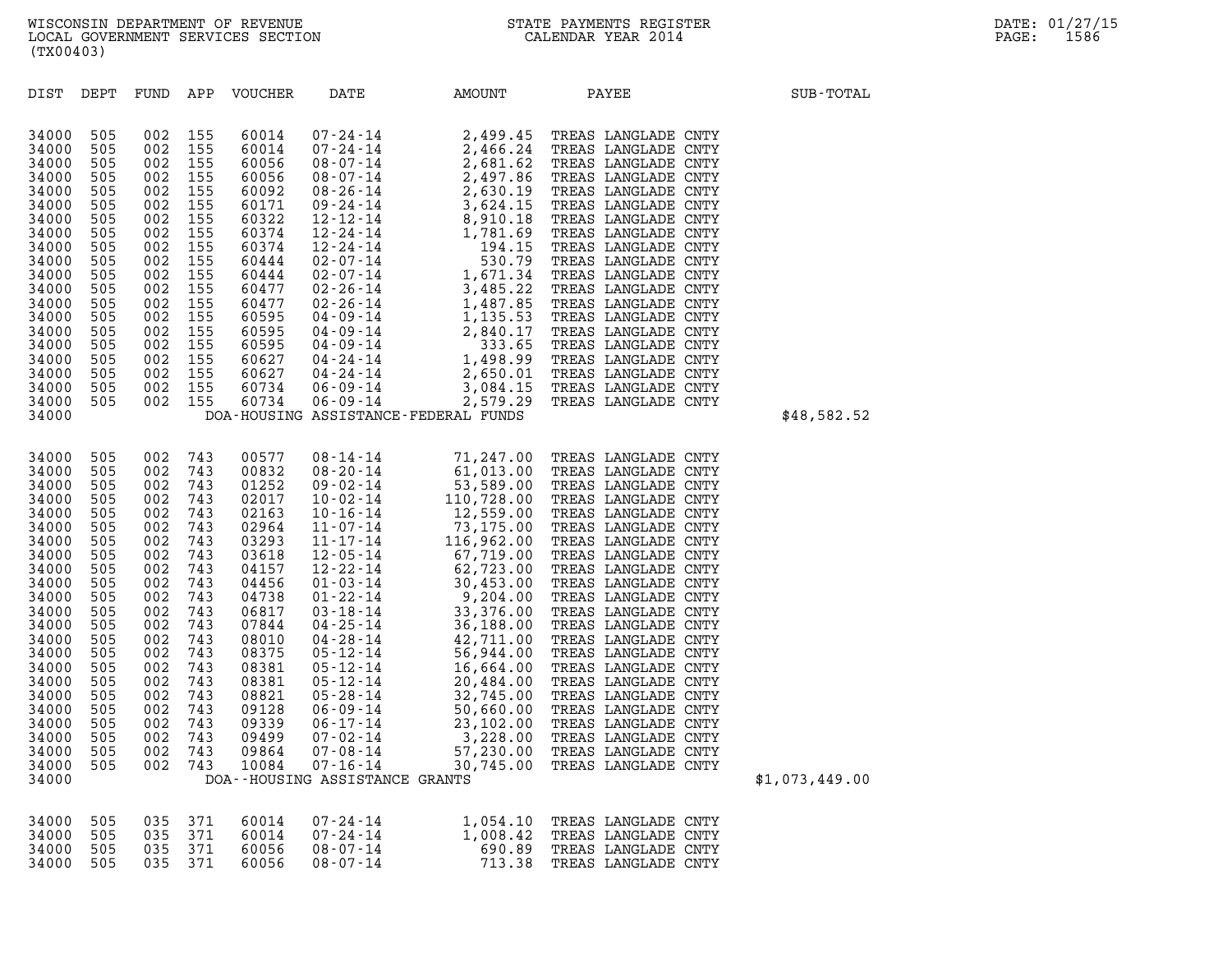| (TX00403)                                                                                                                                                                                          |                                                                                                                                                 |                                                                                                                                                 |                                                                                                                                                 |                                                                                                                                                                                           |                                                                       |                                                                                   |                                                               |                |
|----------------------------------------------------------------------------------------------------------------------------------------------------------------------------------------------------|-------------------------------------------------------------------------------------------------------------------------------------------------|-------------------------------------------------------------------------------------------------------------------------------------------------|-------------------------------------------------------------------------------------------------------------------------------------------------|-------------------------------------------------------------------------------------------------------------------------------------------------------------------------------------------|-----------------------------------------------------------------------|-----------------------------------------------------------------------------------|---------------------------------------------------------------|----------------|
| DIST                                                                                                                                                                                               | DEPT                                                                                                                                            | FUND                                                                                                                                            | APP                                                                                                                                             | VOUCHER                                                                                                                                                                                   | DATE                                                                  | AMOUNT                                                                            | PAYEE                                                         | SUB-TOTAL      |
| 34000<br>34000<br>34000<br>34000<br>34000<br>34000<br>34000<br>34000<br>34000<br>34000<br>34000<br>34000<br>34000<br>34000<br>34000<br>34000<br>34000<br>34000<br>34000<br>34000<br>34000<br>34000 | 505<br>505<br>505<br>505<br>505<br>505<br>505<br>505<br>505<br>505<br>505<br>505<br>505<br>505<br>505<br>505<br>505<br>505<br>505<br>505<br>505 | 035<br>035<br>035<br>035<br>035<br>035<br>035<br>035<br>035<br>035<br>035<br>035<br>035<br>035<br>035<br>035<br>035<br>035<br>035<br>035<br>035 | 371<br>371<br>371<br>371<br>371<br>371<br>371<br>371<br>371<br>371<br>371<br>371<br>371<br>371<br>371<br>371<br>371<br>371<br>371<br>371<br>371 | 60092<br>60092<br>60171<br>60171<br>60322<br>60322<br>60374<br>60374<br>60374<br>60444<br>60444<br>60444<br>60477<br>60477<br>60477<br>60595<br>60595<br>60627<br>60627<br>60734<br>60734 | DOA--PUBLIC BENEFITS FUND                                             |                                                                                   |                                                               | \$27,099.98    |
| 34000<br>34000<br>34000                                                                                                                                                                            | 505<br>505                                                                                                                                      | 089<br>089                                                                                                                                      | 166<br>166                                                                                                                                      | 00166<br>05119                                                                                                                                                                            | $08 - 11 - 14$<br>$01 - 28 - 14$<br>DOA--LAND INFORMATION FUND        |                                                                                   | 34,922.00 TREAS LANGLADE CNTY<br>1,000.00 TREAS LANGLADE CNTY | \$35,922.00    |
| 34000<br>34000<br>34000                                                                                                                                                                            | 835<br>835                                                                                                                                      | 002<br>002                                                                                                                                      | 105<br>105                                                                                                                                      | 43785<br>80890                                                                                                                                                                            | $07 - 28 - 14$<br>$11 - 17 - 14$<br>REVENUE - - STATE SHARED REVENUES |                                                                                   | 108,153.79 TREAS LANGLADE CO<br>615,068.63 TREAS LANGLADE CO  | \$723, 222.42  |
| 34000<br>34000                                                                                                                                                                                     | 835                                                                                                                                             | 002                                                                                                                                             | 109                                                                                                                                             | 01034                                                                                                                                                                                     | $07 - 28 - 14$<br>REVENUE--EXEMPT COMPUTER AID                        |                                                                                   | 6,828.00 TREAS LANGLADE CO                                    | \$6,828.00     |
| 34000<br>34000<br>34000                                                                                                                                                                            | 835<br>835                                                                                                                                      | 002<br>002                                                                                                                                      | 302<br>302                                                                                                                                      | 10050<br>11050                                                                                                                                                                            | 07-28-14                                                              | 07-28-14 659,880.97 TREAS LANGLADE CO<br>REVENUE-FIRST DOLLAR/SCHOOL LEVY CREDITS | 2,151,532.34 TREAS LANGLADE CO                                | \$2,811,413.31 |
| 34000<br>34000                                                                                                                                                                                     | 835                                                                                                                                             | 021                                                                                                                                             | 363                                                                                                                                             | 37331                                                                                                                                                                                     | $03 - 24 - 14$<br>REVENUE - - LOTTERY CREDIT -                        |                                                                                   | 563,484.20 TREAS LANGLADE CO                                  | \$563,484.20   |
| 34000                                                                                                                                                                                              |                                                                                                                                                 |                                                                                                                                                 |                                                                                                                                                 |                                                                                                                                                                                           | DISTRICT TOTAL APPROPRIATIONS                                         |                                                                                   |                                                               | \$7,636,203.05 |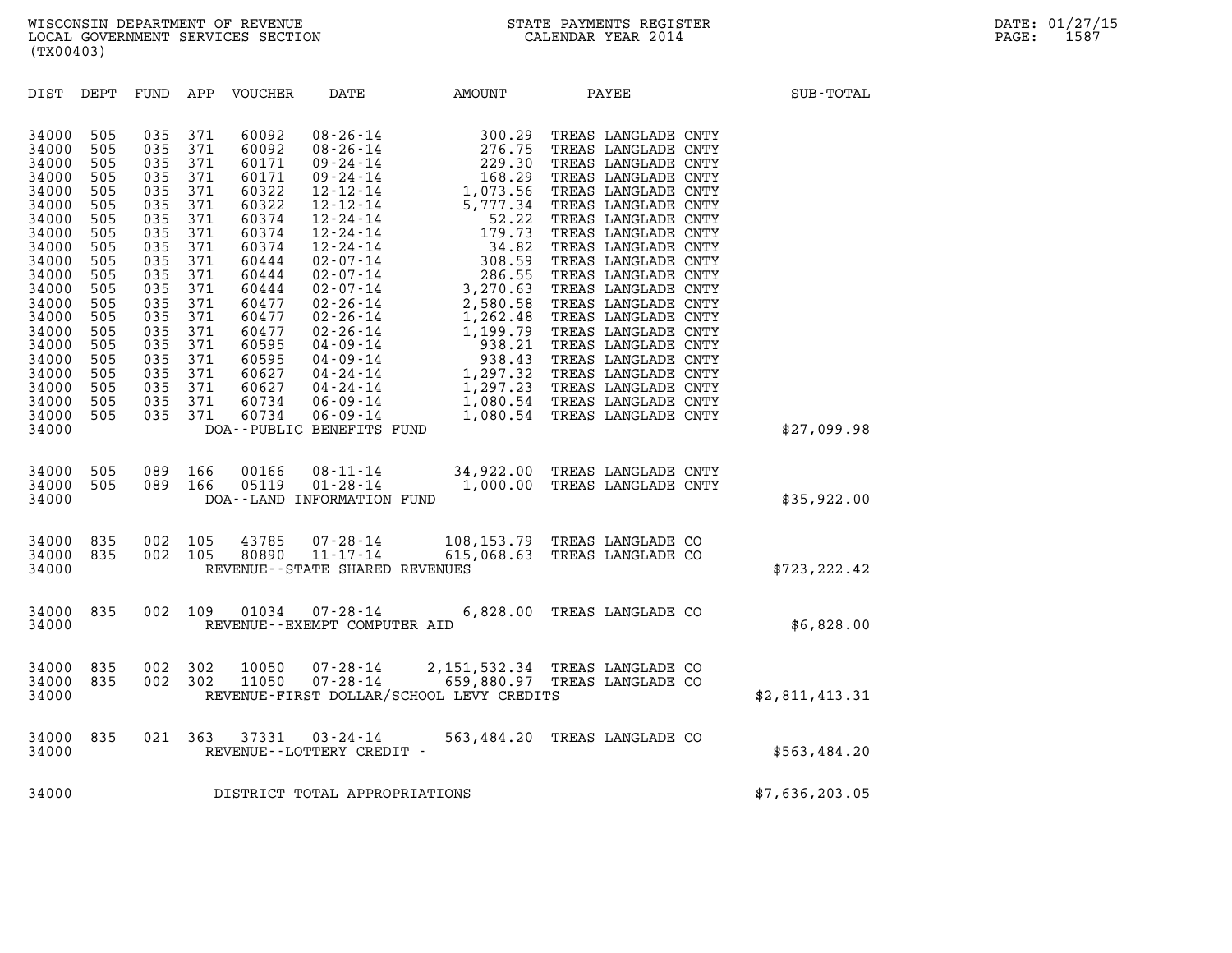| (TX00403)                                             |     |                               |         |                            |                                                           |                                          |                                                                                                                                                                    |              | DATE: 01/27/15<br>$\mathtt{PAGE:}$<br>1588 |
|-------------------------------------------------------|-----|-------------------------------|---------|----------------------------|-----------------------------------------------------------|------------------------------------------|--------------------------------------------------------------------------------------------------------------------------------------------------------------------|--------------|--------------------------------------------|
|                                                       |     |                               |         | DIST DEPT FUND APP VOUCHER | DATE                                                      |                                          |                                                                                                                                                                    |              |                                            |
| 34002 165<br>34002                                    |     |                               |         |                            |                                                           | SAFETY/PROF SERV--FIRE INSURANCE DUES    | 002 225 00838 06-30-14 1,239.90 TREAS TN ACKLEY                                                                                                                    | \$1,239.90   |                                            |
| 34002 370<br>34002                                    |     |                               | 000 001 |                            |                                                           | NAT RESOURCES-SEVERANCE/YIELD/WITHDRAWAL | 01DNR  06-19-14   1,366.90 TREAS TOWN ACKLEY                                                                                                                       | \$1,366.90   |                                            |
| 34002                                                 |     |                               |         | 34002 370 002 503 16958    |                                                           | NAT RESOURCES--AIDS IN LIEU OF TAXES     | 02-14-14 1,918.83 TREAS TN ACKLEY<br>TOWN SHARE 160.47                                                                                                             | \$1,918.83   |                                            |
| 34002 370<br>34002 370<br>34002                       |     | 012 571<br>012 571            |         |                            |                                                           | NAT RESOURCES--FOREST CROP/MFL/CO FOREST | 37739  06-16-14  700.52  TREAS TN ACKLEY<br>37739  06-16-14  6,841.95  TREAS TN ACKLEY                                                                             | \$7,542.47   |                                            |
| 34002 370<br>34002 370<br>34002                       |     |                               |         |                            |                                                           | NAT RESOURCES -- AIDS IN LIEU OF TAXES   | 012 579 19477 04-16-14 729.78 TREAS TN ACKLEY<br>012 579 19477 04-16-14 56.28 TREAS TN ACKLEY                                                                      | \$786.06     |                                            |
| 34002 370<br>34002                                    |     |                               |         |                            | NAT RESOURCES - - RU RECYCLING GRANT                      |                                          | 074 670 41725 05-23-14 875.00 TREAS TN ACKLEY                                                                                                                      | \$875.00     |                                            |
| 34002 395<br>34002 395<br>34002<br>34002 395<br>34002 | 395 | 011 191<br>011 191<br>011 191 | 011 191 | 30836                      | $10 - 06 - 14$                                            | TRANSPORTATION--GENERAL TRANSP AIDS-GTA  | 04836  01-06-14  15,335.13  TOWN OF ACKLEY<br>10836  04-07-14  15,335.13  TOWN OF ACKLEY<br>20836  07-07-14  15,335.13  TOWN OF ACKLEY<br>15,335.14 TOWN OF ACKLEY | \$61,340.53  |                                            |
| 34002 395<br>34002                                    |     |                               |         |                            |                                                           | TRANSPORTATION - - LRIP/TRIP/MSIP GRANTS | 011 278 30565 11-07-14 10,434.27 TREAS TN ACKLEY                                                                                                                   | \$10,434.27  |                                            |
| 34002 835<br>34002                                    |     | 002 105                       |         |                            | 80871 11-17-14<br>REVENUE--STATE SHARED REVENUES          |                                          | 34002 835 002 105 43766 07-28-14 3,801.39 TREAS TN ACKLEY<br>21,553.14 TREAS TN ACKLEY                                                                             | \$25,354.53  |                                            |
| 34002 835<br>34002                                    |     |                               |         |                            | 002 109 02758 07-28-14<br>REVENUE - - EXEMPT COMPUTER AID |                                          | 5.00 TREAS TN ACKLEY                                                                                                                                               | \$5.00       |                                            |
| 34002                                                 |     |                               |         |                            | DISTRICT TOTAL APPROPRIATIONS                             |                                          |                                                                                                                                                                    | \$110,863.49 |                                            |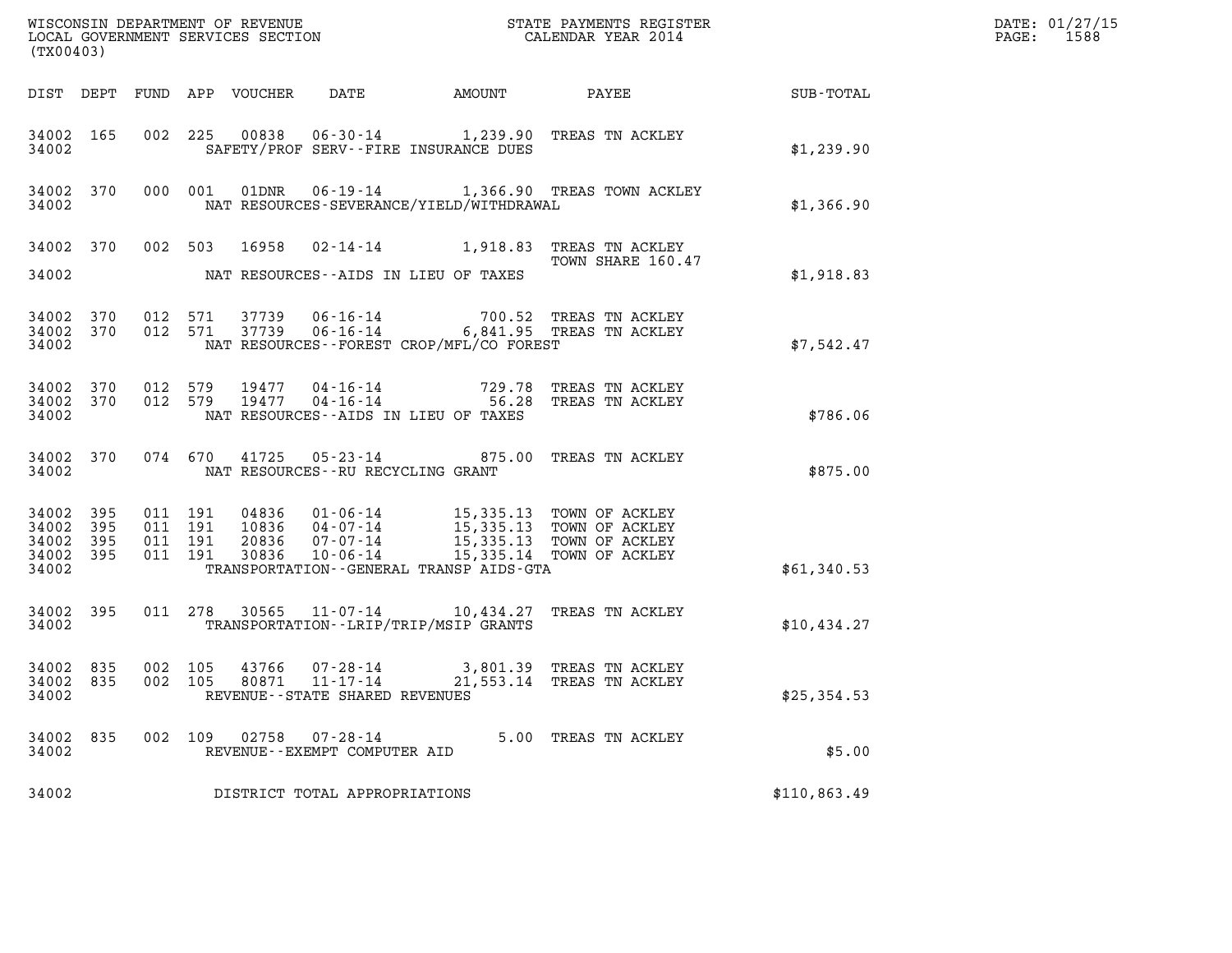| DATE: | 01/27/15 |
|-------|----------|
| PAGE: | 1589     |

| LOCAL GOVERNMENT SERVICES SECTION<br>(TX00403)             |                   |                                                     |                    |                                           |                                                                 |                                              |                                                                                                                                                                         |              | DATE: 01/27/15<br>1589<br>$\mathtt{PAGE}$ : |
|------------------------------------------------------------|-------------------|-----------------------------------------------------|--------------------|-------------------------------------------|-----------------------------------------------------------------|----------------------------------------------|-------------------------------------------------------------------------------------------------------------------------------------------------------------------------|--------------|---------------------------------------------|
|                                                            |                   |                                                     |                    | DIST DEPT FUND APP VOUCHER                | DATE                                                            | AMOUNT                                       | PAYEE                                                                                                                                                                   | SUB-TOTAL    |                                             |
| 34004 165<br>34004                                         |                   |                                                     | 002 225            | 00839                                     |                                                                 | SAFETY/PROF SERV--FIRE INSURANCE DUES        | 06-30-14 2,120.41 TREAS TN AINSWORTH                                                                                                                                    | \$2,120.41   |                                             |
| 34004 370<br>34004 370<br>34004                            |                   | 000 001<br>000 001                                  |                    | 01DNR<br>03DNR                            |                                                                 | NAT RESOURCES-SEVERANCE/YIELD/WITHDRAWAL     | 06-19-14 58.75 TREAS TOWN AINSWORTH<br>11-04-14 697.71 TREAS TOWN AINSWORTH                                                                                             | \$756.46     |                                             |
| 34004 370<br>34004 370                                     |                   | 002 503<br>002 503                                  |                    | 17219<br>17219                            | $03 - 25 - 14$<br>$03 - 25 - 14$                                |                                              | 10,814.90 TREAS TN AINSWORTH<br>1,006.16 TREAS TN AINSWORTH<br>TOWN SHARE 2214.81                                                                                       |              |                                             |
| 34004                                                      |                   |                                                     |                    |                                           |                                                                 | NAT RESOURCES--AIDS IN LIEU OF TAXES         |                                                                                                                                                                         | \$11,821.06  |                                             |
| 34004 370<br>34004 370<br>34004                            |                   |                                                     | 012 571<br>012 571 | 37740<br>37740                            | $06 - 16 - 14$                                                  | NAT RESOURCES--FOREST CROP/MFL/CO FOREST     | 06-16-14 1,146.67 TREAS TN AINSWORTH<br>6,681.40 TREAS TN AINSWORTH                                                                                                     | \$7,828.07   |                                             |
| 34004 370<br>34004<br>34004<br>34004<br>34004 370<br>34004 | 370<br>370<br>370 | 012 579<br>012 579<br>012 579<br>012 579<br>012 579 |                    | 19478<br>19478<br>19478<br>19478<br>19478 | $04 - 16 - 14$<br>04-16-14                                      | NAT RESOURCES -- AIDS IN LIEU OF TAXES       | 04-16-14 515.94 TREAS TN AINSWORTH<br>04-16-14 1.50 TREAS TN AINSWORTH<br>04-16-14 26.16 TREAS TN AINSWORTH<br>1,154.88 TREAS TN AINSWORTH<br>365.70 TREAS TN AINSWORTH | \$2,064.18   |                                             |
| 34004 370<br>34004                                         |                   |                                                     | 074 670            | 41726                                     | 05-23-14<br>NAT RESOURCES - - RU RECYCLING GRANT                |                                              | 1,551.38 TREAS TN AINSWORTH                                                                                                                                             | \$1,551.38   |                                             |
| 34004 395<br>34004<br>34004<br>34004 395<br>34004          | 395<br>395        | 011 191<br>011 191<br>011 191<br>011 191            |                    | 04837<br>10837<br>20837<br>30837          | $01 - 06 - 14$<br>04-07-14<br>$07 - 07 - 14$<br>$10 - 06 - 14$  | TRANSPORTATION - - GENERAL TRANSP AIDS - GTA | 22,175.57 TOWN OF AINSWORTH<br>22,175.57 TOWN OF AINSWORTH<br>22, 175.57 TOWN OF AINSWORTH<br>22,175.59 TOWN OF AINSWORTH                                               | \$88,702.30  |                                             |
| 34004 835<br>34004 835<br>34004                            |                   | 002 105<br>002 105                                  |                    | 43767<br>80872                            | $07 - 28 - 14$<br>11-17-14<br>REVENUE - - STATE SHARED REVENUES |                                              | 1,979.23 TREAS TN AINSWORTH<br>11,215.61 TREAS TN AINSWORTH                                                                                                             | \$13,194.84  |                                             |
| 34004 835<br>34004                                         |                   |                                                     |                    | 002 109 02759                             | 07-28-14<br>REVENUE--EXEMPT COMPUTER AID                        |                                              | 7.00 TREAS TN AINSWORTH                                                                                                                                                 | \$7.00       |                                             |
| 34004                                                      |                   |                                                     |                    |                                           | DISTRICT TOTAL APPROPRIATIONS                                   |                                              |                                                                                                                                                                         | \$128,045.70 |                                             |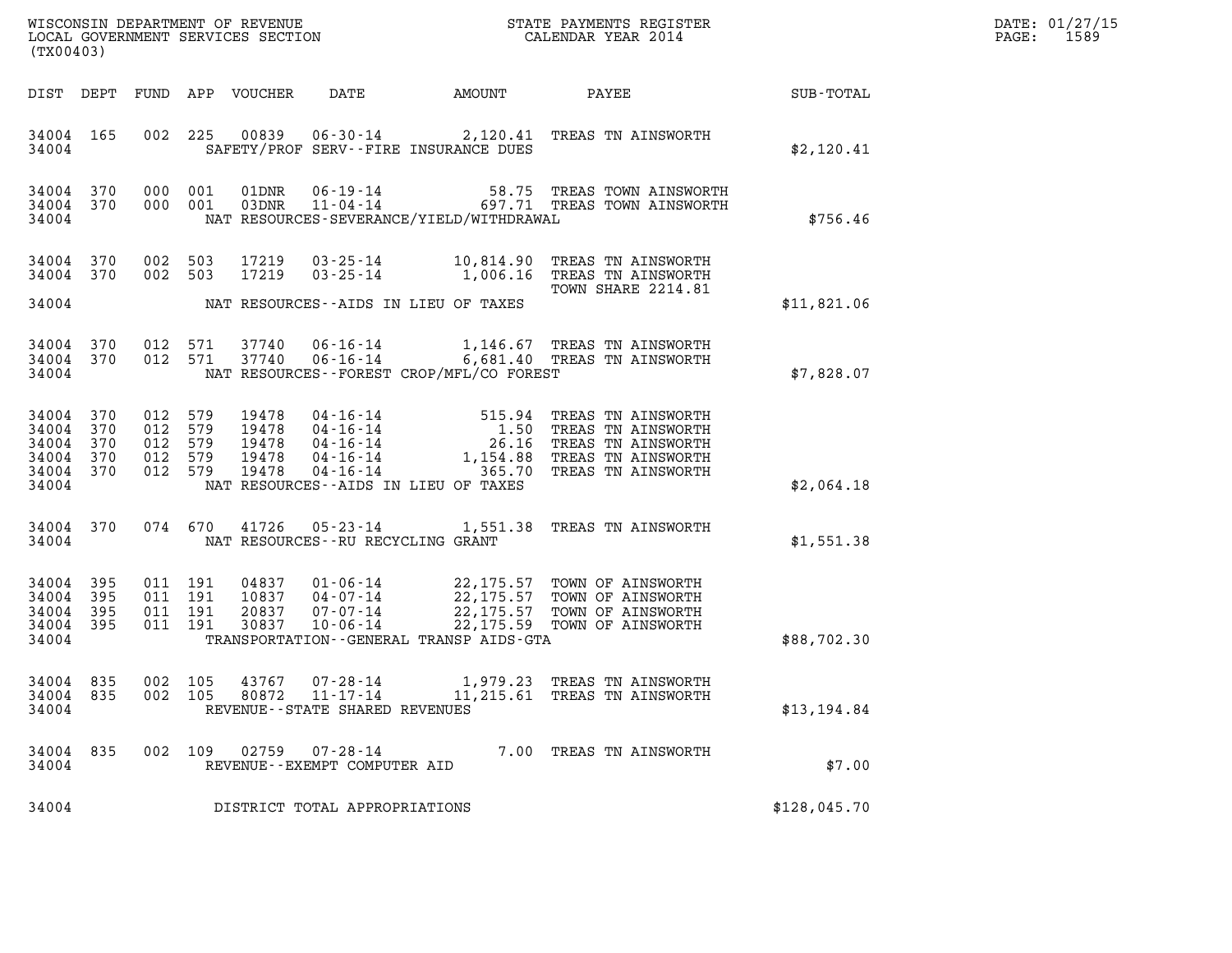| (TX00403)                                     |                   |                                          |         |                                  | WISCONSIN DEPARTMENT OF REVENUE<br>LOCAL GOVERNMENT SERVICES SECTION |                                          | STATE PAYMENTS REGISTER<br>CALENDAR YEAR 2014                                                                                  |              | DATE: 01/27/15<br>$\mathtt{PAGE:}$<br>1590 |
|-----------------------------------------------|-------------------|------------------------------------------|---------|----------------------------------|----------------------------------------------------------------------|------------------------------------------|--------------------------------------------------------------------------------------------------------------------------------|--------------|--------------------------------------------|
|                                               |                   |                                          |         | DIST DEPT FUND APP VOUCHER DATE  |                                                                      | <b>AMOUNT</b>                            | PAYEE                                                                                                                          | SUB-TOTAL    |                                            |
| 34006 165<br>34006                            |                   |                                          |         |                                  |                                                                      | SAFETY/PROF SERV--FIRE INSURANCE DUES    | 002 225 00840 06-30-14 3,881.43 TREAS TN ANTIGO                                                                                | \$3,881.43   |                                            |
| 34006 370<br>34006                            |                   |                                          | 000 001 |                                  |                                                                      | NAT RESOURCES-SEVERANCE/YIELD/WITHDRAWAL | 01DNR  06-19-14  2,048.64 TREAS TOWN ANTIGO                                                                                    | \$2.048.64   |                                            |
| 34006 370<br>34006                            |                   |                                          | 012 571 |                                  |                                                                      | NAT RESOURCES--FOREST CROP/MFL/CO FOREST |                                                                                                                                | \$121.21     |                                            |
| 34006 370<br>34006                            |                   |                                          |         |                                  | NAT RESOURCES - - RU RECYCLING GRANT                                 |                                          | 074 670 41727 05-23-14 5,053.61 TREAS TN ANTIGO                                                                                | \$5,053.61   |                                            |
| 34006 395<br>34006<br>34006<br>34006<br>34006 | 395<br>395<br>395 | 011 191<br>011 191<br>011 191<br>011 191 |         | 04838<br>10838<br>20838<br>30838 | 07-07-14<br>$10 - 06 - 14$                                           | TRANSPORTATION--GENERAL TRANSP AIDS-GTA  | 01-06-14 21,228.21 TOWN OF ANTIGO<br>04-07-14 21,228.21 TOWN OF ANTIGO<br>21,228.21 TOWN OF ANTIGO<br>21,228.24 TOWN OF ANTIGO | \$84,912.87  |                                            |
| 34006 835<br>34006<br>34006                   | 835               | 002 105<br>002 105                       |         | 80873                            | $11 - 17 - 14$<br>REVENUE - - STATE SHARED REVENUES                  |                                          | 43768  07-28-14  3,507.67  TREAS TN ANTIGO<br>19,947.66 TREAS TN ANTIGO                                                        | \$23,455.33  |                                            |
| 34006 835<br>34006                            |                   |                                          |         |                                  | 002 109 02760 07-28-14<br>REVENUE - - EXEMPT COMPUTER AID            |                                          | 280.00 TREAS TN ANTIGO                                                                                                         | \$280.00     |                                            |
| 34006                                         |                   |                                          |         |                                  | DISTRICT TOTAL APPROPRIATIONS                                        |                                          |                                                                                                                                | \$119,753.09 |                                            |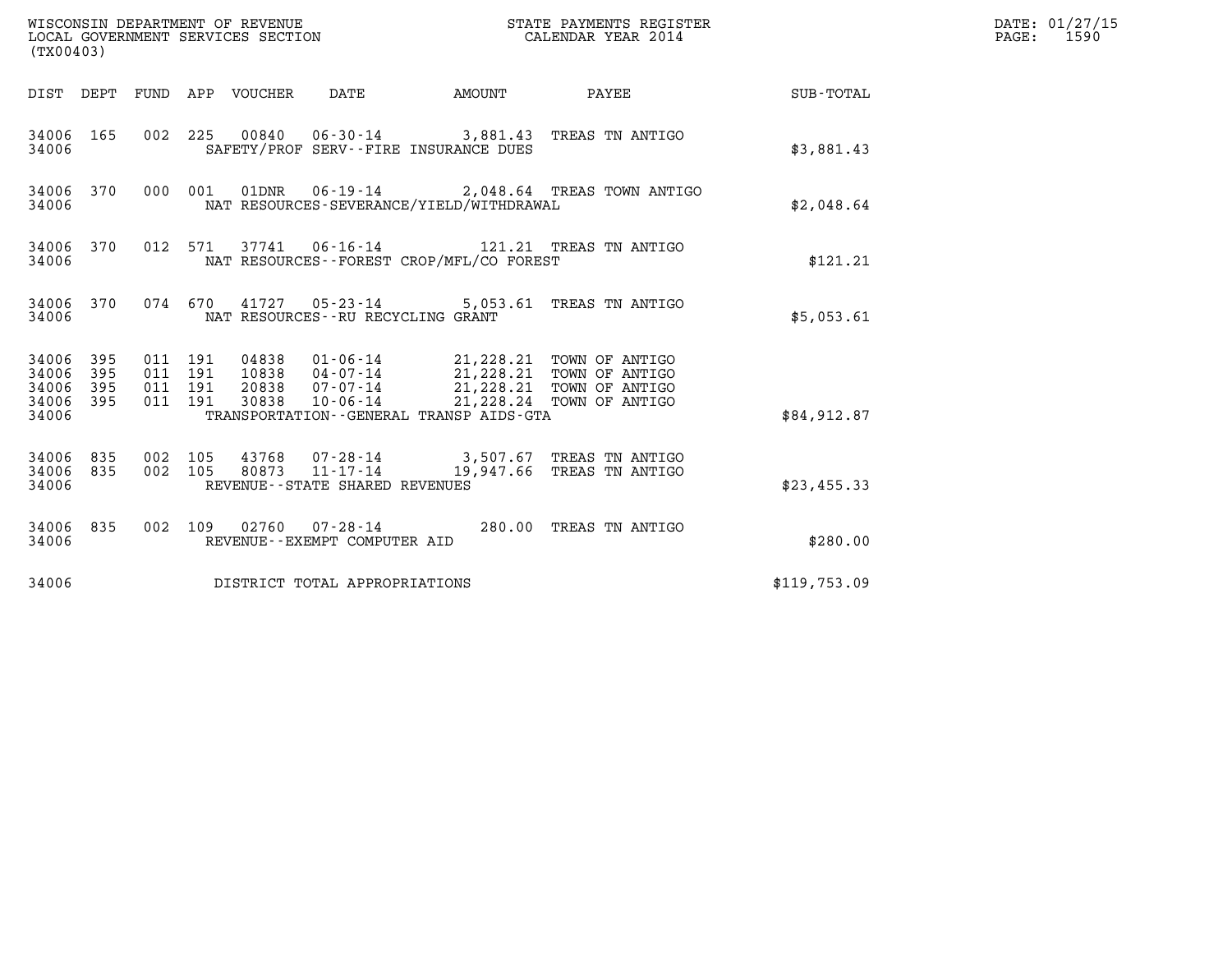| (TX00403)                                 |                          |                                          | WISCONSIN DEPARTMENT OF REVENUE<br>LOCAL GOVERNMENT SERVICES SECTION<br>LOCAL GOVERNMENT SERVICES SECTION |                                                    |                                                                                                                                              | STATE PAYMENTS REGISTER<br>CALENDAR YEAR 2014                                            |               | DATE: 01/27/15<br>PAGE:<br>1591 |
|-------------------------------------------|--------------------------|------------------------------------------|-----------------------------------------------------------------------------------------------------------|----------------------------------------------------|----------------------------------------------------------------------------------------------------------------------------------------------|------------------------------------------------------------------------------------------|---------------|---------------------------------|
| DIST DEPT                                 |                          |                                          | FUND APP VOUCHER                                                                                          | DATE                                               |                                                                                                                                              | AMOUNT PAYEE                                                                             | SUB-TOTAL     |                                 |
| 34008 165<br>34008                        |                          |                                          | 002 225                                                                                                   |                                                    | 00841  06-30-14  6,558.89  TREAS TN ELCHO<br>SAFETY/PROF SERV--FIRE INSURANCE DUES                                                           |                                                                                          | \$6,558.89    |                                 |
| 34008<br>34008<br>34008                   | 370<br>370               | 000 001<br>000 001                       |                                                                                                           |                                                    | NAT RESOURCES-SEVERANCE/YIELD/WITHDRAWAL                                                                                                     | 01DNR  06-19-14   1,885.25 TREAS TOWN ELCHO<br>02DNR  09-11-14   744.72 TREAS TOWN ELCHO | \$2,629.97    |                                 |
| 34008<br>34008<br>34008                   | 370<br>370               | 012 571<br>012 571                       | 37742<br>37742                                                                                            |                                                    | 06-16-14 1,494.72 TREAS TN ELCHO<br>06-16-14 4,349.47 TREAS TN ELCHO<br>NAT RESOURCES--FOREST CROP/MFL/CO FOREST                             |                                                                                          | \$5,844.19    |                                 |
| 34008 370<br>34008<br>34008               | 370                      | 012 579<br>012 579                       | 19479<br>19479                                                                                            | 04-16-14<br>$04 - 16 - 14$                         | NAT RESOURCES--AIDS IN LIEU OF TAXES                                                                                                         | 1.07 TREAS TN ELCHO<br>502.08 TREAS TN ELCHO                                             | \$503.15      |                                 |
| 34008 370<br>34008                        |                          |                                          | 074 670<br>41728                                                                                          | NAT RESOURCES--RU RECYCLING GRANT                  | 05-23-14 4,086.84 TREAS TN ELCHO                                                                                                             |                                                                                          | \$4,086.84    |                                 |
| 34008<br>34008<br>34008<br>34008<br>34008 | 395<br>395<br>395<br>395 | 011 191<br>011 191<br>011 191<br>011 191 | 04839<br>10839<br>20839<br>30839                                                                          | 07-07-14<br>10-06-14                               | 01-06-14  41,916.60 TOWN OF ELCHO<br>04-07-14  41,916.60 TOWN OF ELCHO<br>41,916.60 TOWN OF ELCHO<br>TRANSPORTATION--GENERAL TRANSP AIDS-GTA | 41,916.60 TOWN OF ELCHO                                                                  | \$167,666.40  |                                 |
| 34008 395<br>34008                        |                          |                                          | 011 278 09389                                                                                             |                                                    | 04-10-14 87,585.62 TREAS TN ELCHO<br>TRANSPORTATION - - LRIP/TRIP/MSIP GRANTS                                                                |                                                                                          | \$87,585.62   |                                 |
| 34008 435<br>34008                        |                          |                                          | 005 162<br>01HSD                                                                                          |                                                    | HS--AMBULANCE FUNDING ASSISTANCE GRANTS                                                                                                      | 09-08-14 3,991.44 TREAS TOWN ELCHO                                                       | \$3,991.44    |                                 |
| 34008 835<br>34008 835<br>34008           |                          | 002 105                                  | 002 105<br>43769                                                                                          | 80874 11-17-14<br>REVENUE--STATE SHARED REVENUES   | 07-28-14 3,348.67 TREAS TN ELCHO                                                                                                             | 19,122.96 TREAS TN ELCHO                                                                 | \$22,471.63   |                                 |
| 34008 835<br>34008                        |                          |                                          | 002 109                                                                                                   | 02761  07-28-14<br>REVENUE - - EXEMPT COMPUTER AID |                                                                                                                                              | 85.00 TREAS TN ELCHO                                                                     | \$85.00       |                                 |
| 34008                                     |                          |                                          |                                                                                                           | DISTRICT TOTAL APPROPRIATIONS                      |                                                                                                                                              |                                                                                          | \$301, 423.13 |                                 |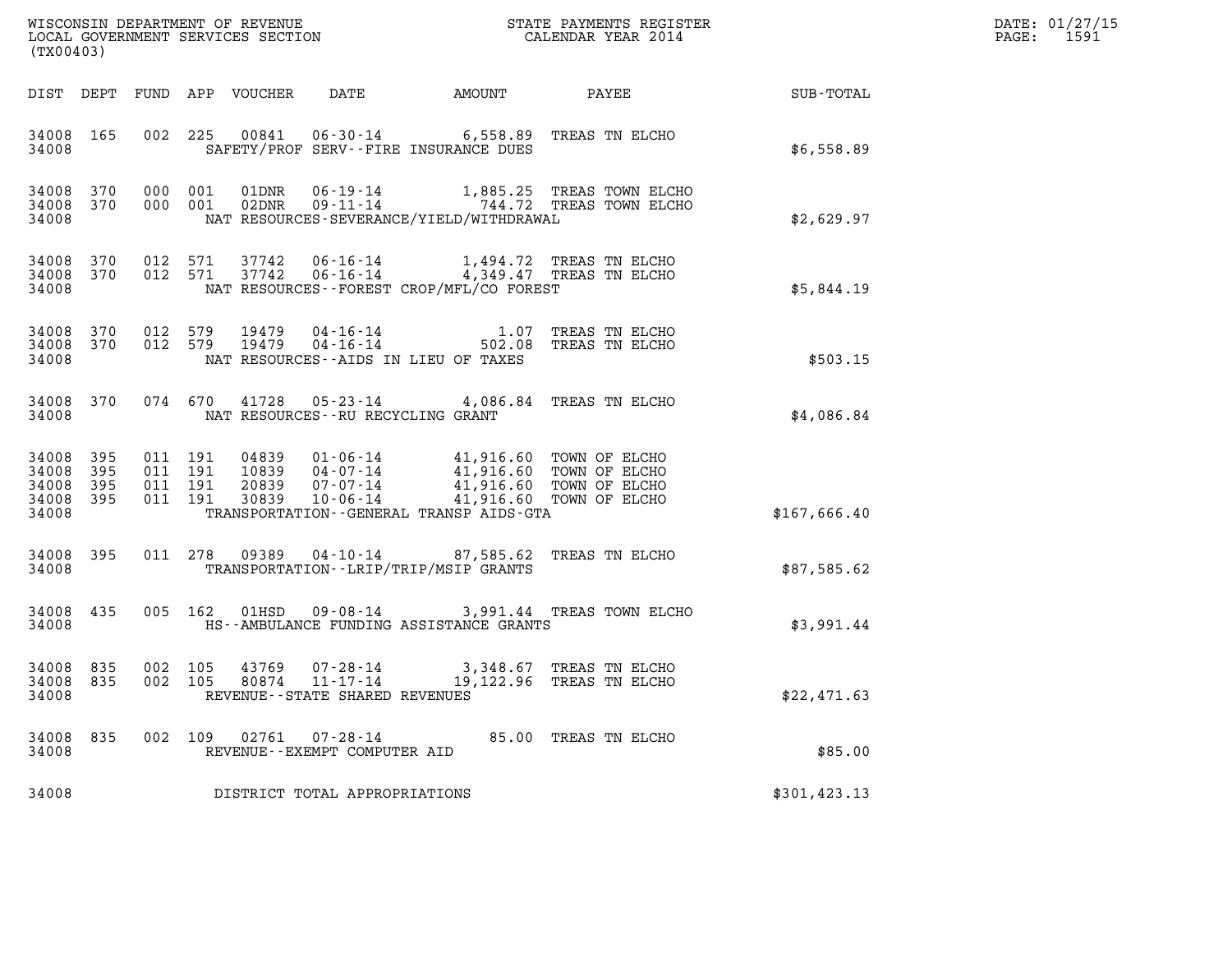| (TX00403)                                     |                   |                    |                    |                |                                   | ${\tt WISCOONSIM} \begin{tabular}{lcccc} DEPARTMENT OF REVENUE & & & & & & & \begin{tabular}{l} \bf STATE} & \bf PAYMENTS \textit{ REGISTER} \\ \hline \textit{LOCAL GOVERNMENT} & \textit{SEKVICES} & \textit{SECTION} \end{tabular} & & & & & & \begin{tabular}{l} \bf CALENDAR \textit{ YEAR} \end{tabular} \end{tabular}$ |                                                                                                                                                                                                  |              | DATE: 01/27/15<br>PAGE: 1592 |
|-----------------------------------------------|-------------------|--------------------|--------------------|----------------|-----------------------------------|-------------------------------------------------------------------------------------------------------------------------------------------------------------------------------------------------------------------------------------------------------------------------------------------------------------------------------|--------------------------------------------------------------------------------------------------------------------------------------------------------------------------------------------------|--------------|------------------------------|
|                                               |                   |                    |                    |                |                                   |                                                                                                                                                                                                                                                                                                                               | DIST DEPT FUND APP VOUCHER DATE AMOUNT PAYEE                                                                                                                                                     | SUB-TOTAL    |                              |
| 34010 165<br>34010                            |                   |                    |                    |                |                                   | SAFETY/PROF SERV--FIRE INSURANCE DUES                                                                                                                                                                                                                                                                                         | 002 225 00842 06-30-14 1,060.20 TREAS TN EVERGREEN                                                                                                                                               | \$1,060.20   |                              |
| 34010                                         | 34010 370         |                    | 000 001            |                |                                   | NAT RESOURCES-SEVERANCE/YIELD/WITHDRAWAL                                                                                                                                                                                                                                                                                      | 01DNR  06-19-14  21,703.20 TREAS TOWN EVERGREEN                                                                                                                                                  | \$21,703.20  |                              |
| 34010 370<br>34010 370                        |                   | 002 503            | 002 503            | 17209<br>17209 |                                   |                                                                                                                                                                                                                                                                                                                               | 02-25-14 3,464.81 TREAS TN EVERGREEN<br>02-25-14 106.37 TREAS TN EVERGREEN                                                                                                                       |              |                              |
| 34010                                         |                   |                    |                    |                |                                   | NAT RESOURCES--AIDS IN LIEU OF TAXES                                                                                                                                                                                                                                                                                          | TOWN SHARE 233.00                                                                                                                                                                                | \$3,571.18   |                              |
| 34010 370<br>34010                            | 34010 370         |                    | 012 571<br>012 571 |                |                                   | NAT RESOURCES--FOREST CROP/MFL/CO FOREST                                                                                                                                                                                                                                                                                      | 37743  06-16-14  699.19  TREAS TN EVERGREEN<br>37743  06-16-14  2,052.18  TREAS TN EVERGREEN                                                                                                     | \$2.751.37   |                              |
| 34010 370<br>34010                            | 34010 370         |                    | 012 579<br>012 579 | 19480<br>19480 |                                   | NAT RESOURCES--AIDS IN LIEU OF TAXES                                                                                                                                                                                                                                                                                          | 04-16-14 290.97 TREAS TN EVERGREEN<br>04-16-14 1,149.22 TREAS TN EVERGREEN                                                                                                                       | \$1,440.19   |                              |
| 34010                                         | 34010 370         |                    |                    |                | NAT RESOURCES--RU RECYCLING GRANT |                                                                                                                                                                                                                                                                                                                               | 074 670 41729 05-23-14 1,649.63 TREAS TN EVERGREEN                                                                                                                                               | \$1,649.63   |                              |
| 34010 395<br>34010<br>34010<br>34010<br>34010 | 395<br>395<br>395 | 011 191<br>011 191 | 011 191<br>011 191 |                |                                   | TRANSPORTATION - - GENERAL TRANSP AIDS - GTA                                                                                                                                                                                                                                                                                  | 04840  01-06-14  14,253.79  TOWN OF EVERGREEN<br>10840  04-07-14  14,253.79  TOWN OF EVERGREEN<br>20840  07-07-14  14,253.79  TOWN OF EVERGREEN<br>30840  10-06-14  14,253.80  TOWN OF EVERGREEN | \$57,015.17  |                              |
| 34010 835<br>34010 835<br>34010               |                   | 002 105<br>002 105 |                    | 43770<br>80875 | REVENUE--STATE SHARED REVENUES    |                                                                                                                                                                                                                                                                                                                               | 07-28-14 4,105.42 TREAS TN EVERGREEN<br>11-17-14 23,264.05 TREAS TN EVERGREEN                                                                                                                    | \$27,369.47  |                              |
| 34010                                         | 34010 835         |                    |                    |                | REVENUE--EXEMPT COMPUTER AID      |                                                                                                                                                                                                                                                                                                                               | 002 109 02762 07-28-14 1.00 TREAS TN EVERGREEN                                                                                                                                                   | \$1.00       |                              |
| 34010                                         |                   |                    |                    |                | DISTRICT TOTAL APPROPRIATIONS     |                                                                                                                                                                                                                                                                                                                               |                                                                                                                                                                                                  | \$116,561.41 |                              |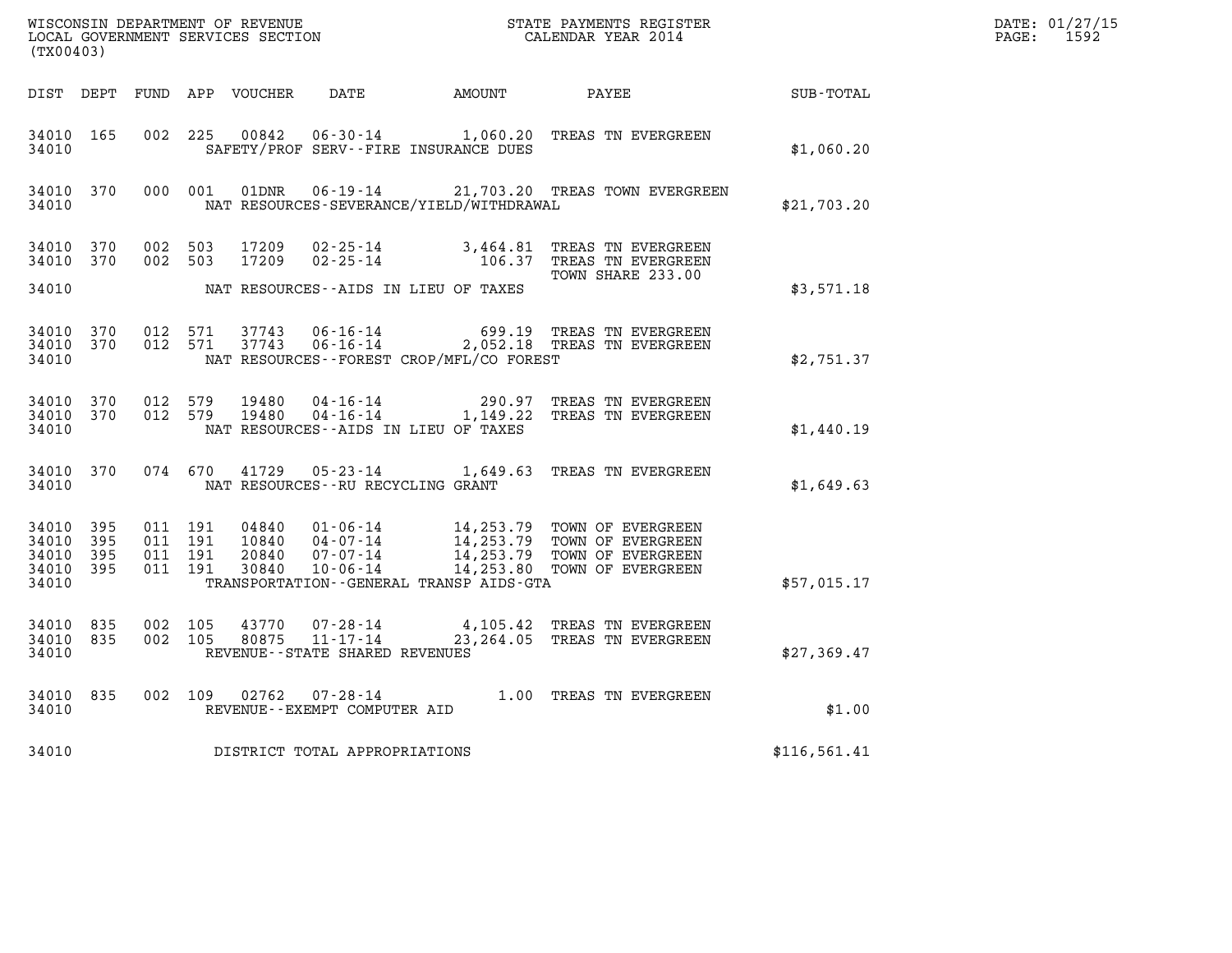| WISCONSIN DEPARTMENT OF REVENUE   | STATE PAYMENTS REGISTER | DATE: 01/27/15 |
|-----------------------------------|-------------------------|----------------|
| LOCAL GOVERNMENT SERVICES SECTION | CALENDAR YEAR 2014      | 1593<br>PAGE:  |

|                                           | WISCONSIN DEPARTMENT OF REVENUE<br>STATE PAYMENTS REGISTER<br>LOCAL GOVERNMENT SERVICES SECTION<br>CALENDAR YEAR 2014<br>(TX00403) |                          |                          |                                  |                                                                                                                 |                                                  |                                                                              |             |
|-------------------------------------------|------------------------------------------------------------------------------------------------------------------------------------|--------------------------|--------------------------|----------------------------------|-----------------------------------------------------------------------------------------------------------------|--------------------------------------------------|------------------------------------------------------------------------------|-------------|
| DIST                                      | DEPT                                                                                                                               | FUND                     | APP                      | VOUCHER                          | DATE                                                                                                            | AMOUNT                                           | PAYEE                                                                        | SUB-TOTAL   |
| 34012<br>34012                            | 165                                                                                                                                | 002                      | 225                      | 00843                            | $06 - 30 - 14$<br>SAFETY/PROF SERV--FIRE INSURANCE DUES                                                         | 2,102.44                                         | TREAS TN LANGLADE                                                            | \$2,102.44  |
| 34012<br>34012<br>34012<br>34012          | 370<br>370<br>370                                                                                                                  | 000<br>000<br>000        | 001<br>001<br>001        | 01DNR<br>02DNR<br>03DNR          | $06 - 19 - 14$<br>$09 - 11 - 14$<br>$11 - 04 - 14$<br>NAT RESOURCES-SEVERANCE/YIELD/WITHDRAWAL                  | 5,005.35<br>3,668.91<br>829.41                   | TREAS TOWN LANGLADE<br>TREAS TOWN LANGLADE<br>TREAS TOWN LANGLADE            | \$9,503.67  |
| 34012<br>34012                            | 370<br>370                                                                                                                         | 002<br>002               | 503<br>503               | 16959<br>16959                   | $02 - 14 - 14$<br>$02 - 14 - 14$                                                                                | 11,017.85<br>2,160.23                            | TREAS TN LANGLADE<br>TREAS TN LANGLADE                                       |             |
| 34012                                     |                                                                                                                                    |                          |                          |                                  | NAT RESOURCES - AIDS IN LIEU OF TAXES                                                                           |                                                  | TOWN SHARE 975.34                                                            | \$13,178.08 |
| 34012<br>34012<br>34012                   | 370<br>370                                                                                                                         | 012<br>012               | 571<br>571               | 37744<br>37744                   | $06 - 16 - 14$<br>$06 - 16 - 14$<br>NAT RESOURCES--FOREST CROP/MFL/CO FOREST                                    |                                                  | 5,673.48 TREAS TN LANGLADE<br>1,166.75 TREAS TN LANGLADE                     | \$6,840.23  |
| 34012<br>34012<br>34012                   | 370<br>370                                                                                                                         | 012<br>012               | 579<br>579               | 19481<br>19481                   | $04 - 16 - 14$<br>$04 - 16 - 14$<br>NAT RESOURCES -- AIDS IN LIEU OF TAXES                                      | 80.20<br>1,784.26                                | TREAS TN LANGLADE<br>TREAS TN LANGLADE                                       | \$1,864.46  |
| 34012<br>34012                            | 370                                                                                                                                | 074                      | 670                      | 41730                            | $05 - 23 - 14$<br>NAT RESOURCES - - RU RECYCLING GRANT                                                          | 1,638.54                                         | TREAS TN LANGLADE                                                            | \$1,638.54  |
| 34012<br>34012<br>34012<br>34012<br>34012 | 395<br>395<br>395<br>395                                                                                                           | 011<br>011<br>011<br>011 | 191<br>191<br>191<br>191 | 04841<br>10841<br>20841<br>30841 | $01 - 06 - 14$<br>$04 - 07 - 14$<br>$07 - 07 - 14$<br>$10 - 06 - 14$<br>TRANSPORTATION--GENERAL TRANSP AIDS-GTA | 12,130.41<br>12,130.41<br>12,130.41<br>12,130.41 | TOWN OF LANGLADE<br>TOWN OF LANGLADE<br>TOWN OF LANGLADE<br>TOWN OF LANGLADE | \$48,521.64 |
| 34012<br>34012<br>34012                   | 835<br>835                                                                                                                         | 002<br>002               | 105<br>105               | 43771<br>80876                   | $07 - 28 - 14$<br>$11 - 17 - 14$<br>REVENUE - - STATE SHARED REVENUES                                           | 1,018.63<br>5,772.21                             | TREAS TN LANGLADE<br>TREAS TN LANGLADE                                       | \$6,790.84  |
| 34012<br>34012                            | 835                                                                                                                                | 002                      | 109                      | 02763                            | $07 - 28 - 14$<br>REVENUE - - EXEMPT COMPUTER AID                                                               | 18.00                                            | TREAS TN LANGLADE                                                            | \$18.00     |
| 34012                                     |                                                                                                                                    |                          |                          |                                  | DISTRICT TOTAL APPROPRIATIONS                                                                                   |                                                  |                                                                              | \$90,457.90 |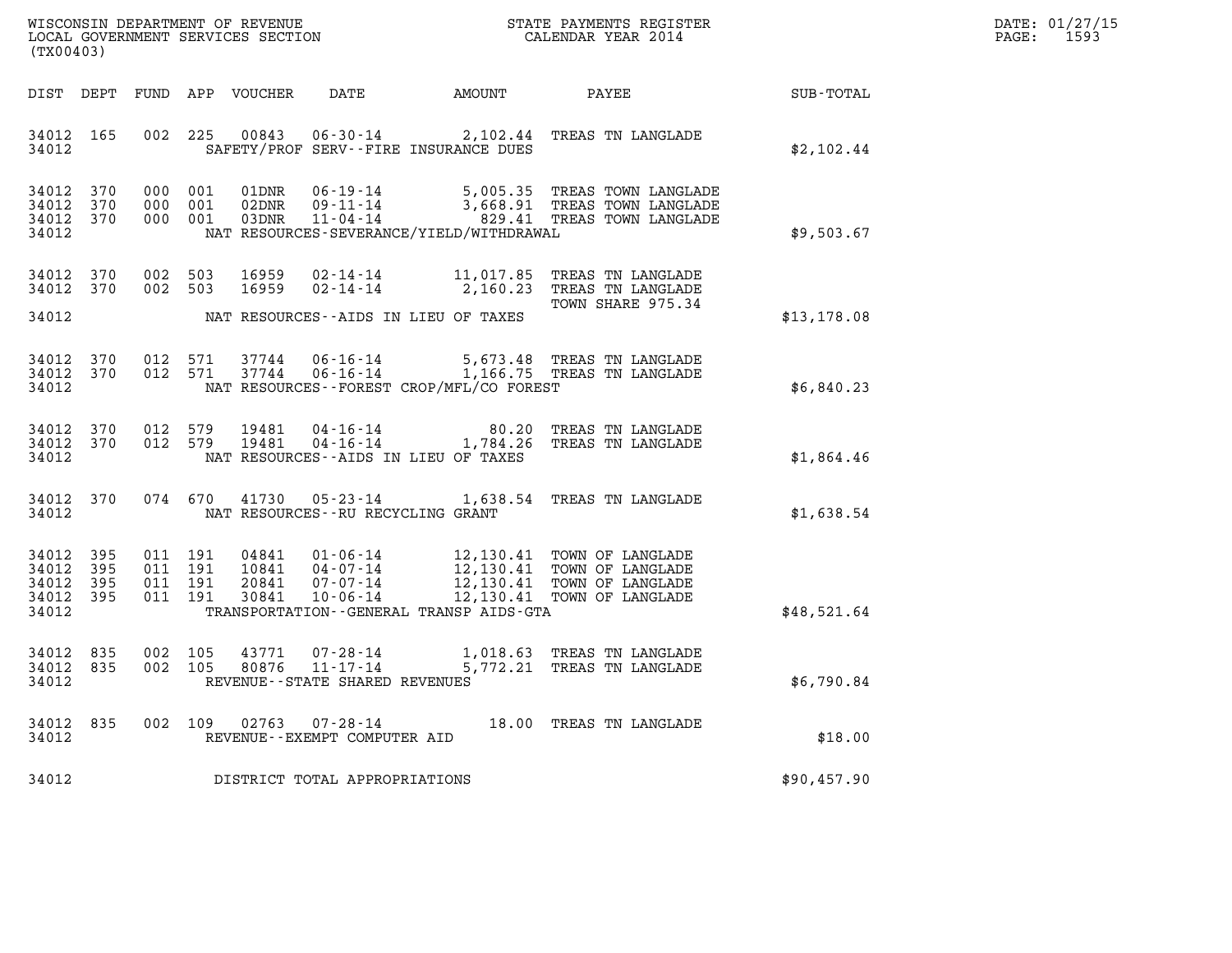| DATE: | 01/27/15 |
|-------|----------|
| PAGE: | 1594     |

|                        |     |                    |                |                                |                                                                                                                                                                                                                                                     | WISCONSIN DEPARTMENT OF REVENUE<br>LOCAL GOVERNMENT SERVICES SECTION<br>CALENDAR YEAR 2014              |              | DATE: 01/27/15<br>$\mathtt{PAGE:}$<br>1594 |
|------------------------|-----|--------------------|----------------|--------------------------------|-----------------------------------------------------------------------------------------------------------------------------------------------------------------------------------------------------------------------------------------------------|---------------------------------------------------------------------------------------------------------|--------------|--------------------------------------------|
| (TX00403)              |     |                    |                |                                |                                                                                                                                                                                                                                                     |                                                                                                         |              |                                            |
| DIST DEPT              |     |                    |                |                                |                                                                                                                                                                                                                                                     |                                                                                                         |              |                                            |
| 34014 165<br>34014     |     |                    |                |                                | 002 225 00844 06-30-14 2,749.34 TREAS TN NEVA<br>SAFETY/PROF SERV--FIRE INSURANCE DUES                                                                                                                                                              |                                                                                                         | \$2,749.34   |                                            |
| 34014 370              |     | 000 001            | 01DNR          |                                |                                                                                                                                                                                                                                                     |                                                                                                         |              |                                            |
| 34014 370<br>34014 370 |     | 000 001<br>000 001 | 02DNR<br>02DNR |                                |                                                                                                                                                                                                                                                     | 06-19-14 3,469.68 TREAS TOWN NEVA<br>09-11-14 800.21 TREAS TOWN NEVA<br>09-25-14 150.85 TREAS TOWN NEVA |              |                                            |
| 34014                  |     |                    |                |                                | NAT RESOURCES-SEVERANCE/YIELD/WITHDRAWAL                                                                                                                                                                                                            |                                                                                                         | \$4,420.74   |                                            |
| 34014 370<br>34014 370 |     | 012 571<br>012 571 | 37745<br>37745 |                                | 06-16-14  822.80 TREAS TN NEVA<br>06-16-14  262.70 TREAS TN NEVA                                                                                                                                                                                    |                                                                                                         |              |                                            |
| 34014                  |     |                    |                |                                | NAT RESOURCES--FOREST CROP/MFL/CO FOREST                                                                                                                                                                                                            |                                                                                                         | \$1,085.50   |                                            |
| 34014                  | 370 | 012 579            | 19482          |                                |                                                                                                                                                                                                                                                     |                                                                                                         |              |                                            |
| 34014 370<br>34014 370 |     | 012 579<br>012 579 | 19482<br>19482 |                                | 04-16-14 38.54 TREAS TN NEVA<br>04-16-14 12.50 TREAS TN NEVA<br>04-16-14 253.38 TREAS TN NEVA                                                                                                                                                       |                                                                                                         |              |                                            |
| 34014                  |     |                    |                |                                | NAT RESOURCES -- AIDS IN LIEU OF TAXES                                                                                                                                                                                                              |                                                                                                         | \$304.42     |                                            |
| 34014 370              |     |                    |                |                                | 074 670 41731 05-23-14 3, 223.38 TREAS TN NEVA                                                                                                                                                                                                      |                                                                                                         |              |                                            |
| 34014                  |     |                    |                |                                | NAT RESOURCES--RU RECYCLING GRANT                                                                                                                                                                                                                   |                                                                                                         | \$3,223.38   |                                            |
| 34014                  | 395 | 011 191            |                |                                |                                                                                                                                                                                                                                                     |                                                                                                         |              |                                            |
| 34014<br>34014 395     | 395 | 011 191<br>011 191 | 10842          |                                | $\begin{array}{cccc} 04842 & 01\cdot 06\cdot 14 & 16\, , 126\, .24 & \text{TOWN OF NEVA} \\ 10842 & 04\cdot 07\cdot 14 & 16\, , 126\, .24 & \text{TOWN OF NEVA} \\ 20842 & 07\cdot 07\cdot 14 & 16\, , 126\, .24 & \text{TOWN OF NEVA} \end{array}$ |                                                                                                         |              |                                            |
| 34014 395<br>34014     |     | 011 191            | 30842          | $10 - 06 - 14$                 | TRANSPORTATION--GENERAL TRANSP AIDS-GTA                                                                                                                                                                                                             | 16,126.27 TOWN OF NEVA                                                                                  | \$64,504.99  |                                            |
|                        |     |                    |                |                                |                                                                                                                                                                                                                                                     |                                                                                                         |              |                                            |
| 34014 835<br>34014 835 |     | 002 105<br>002 105 | 43772<br>80877 |                                | 07-28-14 3,860.85 TREAS TN NEVA<br>11-17-14 21,878.15 TREAS TN NEVA                                                                                                                                                                                 |                                                                                                         |              |                                            |
| 34014                  |     |                    |                | REVENUE--STATE SHARED REVENUES |                                                                                                                                                                                                                                                     |                                                                                                         | \$25,739.00  |                                            |
| 34014 835<br>34014     |     | 002 109            |                | REVENUE--EXEMPT COMPUTER AID   | 02764  07-28-14  2.00 TREAS TN NEVA                                                                                                                                                                                                                 |                                                                                                         | \$2.00       |                                            |
|                        |     |                    |                |                                |                                                                                                                                                                                                                                                     |                                                                                                         |              |                                            |
| 34014                  |     |                    |                | DISTRICT TOTAL APPROPRIATIONS  |                                                                                                                                                                                                                                                     |                                                                                                         | \$102,029.37 |                                            |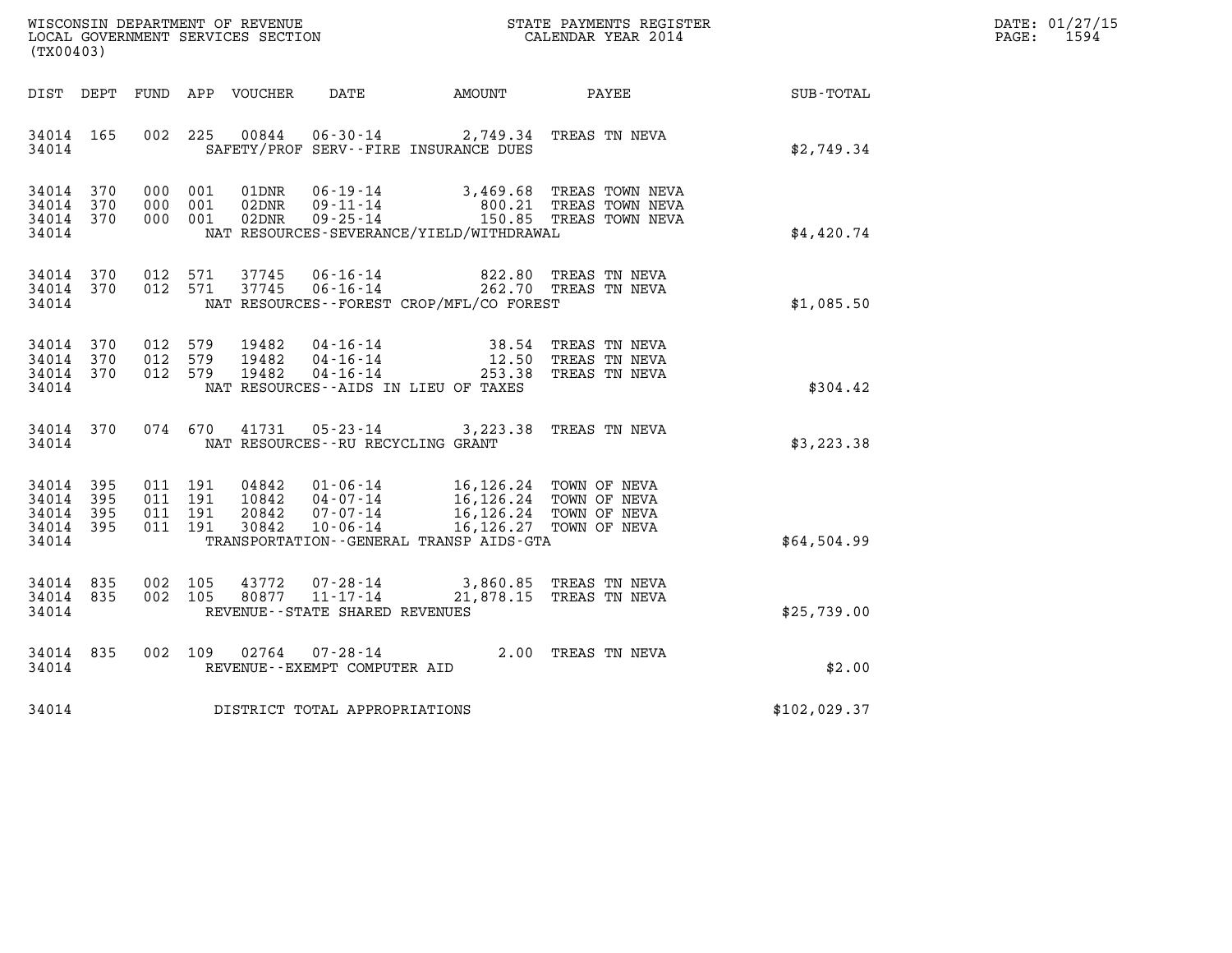| DATE: | 01/27/15 |
|-------|----------|
| PAGE: | 1595     |

| (TX00403)                                             |       |                                          |                                 |                                   |                                          | WISCONSIN DEPARTMENT OF REVENUE<br>LOCAL GOVERNMENT SERVICES SECTION<br>CALENDAR YEAR 2014                                                                                               |              | DATE: 01/27/15<br>$\mathtt{PAGE:}$<br>1595 |
|-------------------------------------------------------|-------|------------------------------------------|---------------------------------|-----------------------------------|------------------------------------------|------------------------------------------------------------------------------------------------------------------------------------------------------------------------------------------|--------------|--------------------------------------------|
|                                                       |       |                                          | DIST DEPT FUND APP VOUCHER DATE |                                   |                                          | AMOUNT PAYEE                                                                                                                                                                             | SUB - TOTAL  |                                            |
| 34016 165<br>34016                                    |       |                                          |                                 |                                   | SAFETY/PROF SERV--FIRE INSURANCE DUES    | 002 225 00845 06-30-14 2,461.83 TREAS TN NORWOOD                                                                                                                                         | \$2,461.83   |                                            |
| 34016 370<br>34016 370<br>34016                       |       | 000 001<br>000 001                       | 01DNR<br>02DNR                  | $06 - 19 - 14$<br>$09 - 11 - 14$  | NAT RESOURCES-SEVERANCE/YIELD/WITHDRAWAL | 2,474.31 TREAS TOWN NORWOOD<br>89.75 TREAS TOWN NORWOOD                                                                                                                                  | \$2,564.06   |                                            |
| 34016 370<br>34016 370<br>34016                       |       | 002 503<br>002 503                       |                                 |                                   | NAT RESOURCES--AIDS IN LIEU OF TAXES     | 16960  02-14-14  5,079.37  TREAS TN NORWOOD<br>16960  02-14-14  3,760.36  TREAS TN NORWOOD<br>TOWN SHARE 855.61                                                                          | \$8,839.73   |                                            |
| 34016 370<br>34016                                    |       |                                          |                                 |                                   | NAT RESOURCES--FOREST CROP/MFL/CO FOREST | 012 571 37746 06-16-14 754.15 TREAS TN NORWOOD                                                                                                                                           | \$754.15     |                                            |
| 34016 370<br>34016 370<br>34016                       |       | 012 579<br>012 579                       | 19483<br>19483                  |                                   | NAT RESOURCES--AIDS IN LIEU OF TAXES     | 04-16-14 72.66 TREAS TN NORWOOD<br>04-16-14 69.50 TREAS TN NORWOOD                                                                                                                       | \$142.16     |                                            |
| 34016 370<br>34016                                    |       | 074 670                                  |                                 | NAT RESOURCES--RU RECYCLING GRANT |                                          | 41732  05-23-14  1,704.00  TREAS TN NORWOOD                                                                                                                                              | \$1,704.00   |                                            |
| 34016 395<br>34016<br>34016 395<br>34016 395<br>34016 | - 395 | 011 191<br>011 191<br>011 191<br>011 191 |                                 |                                   | TRANSPORTATION--GENERAL TRANSP AIDS-GTA  | 04843  01-06-14  22,678.36  TOWN OF NORWOOD<br>10843  04-07-14  22,678.36  TOWN OF NORWOOD<br>20843  07-07-14  22,678.36  TOWN OF NORWOOD<br>30843  10-06-14  22,678.37  TOWN OF NORWOOD | \$90,713.45  |                                            |
| 34016 835<br>34016 835<br>34016                       |       | 002 105<br>002 105                       |                                 | REVENUE--STATE SHARED REVENUES    |                                          | 43773  07-28-14  5,518.05  TREAS TN NORWOOD<br>80878  11-17-14  31,268.96  TREAS TN NORWOOD                                                                                              | \$36,787.01  |                                            |
| 34016<br>34016                                        | 835   |                                          |                                 | REVENUE--EXEMPT COMPUTER AID      |                                          | 002 109 02765 07-28-14 3.00 TREAS TN NORWOOD                                                                                                                                             | \$3.00       |                                            |
| 34016                                                 |       |                                          |                                 | DISTRICT TOTAL APPROPRIATIONS     |                                          |                                                                                                                                                                                          | \$143,969.39 |                                            |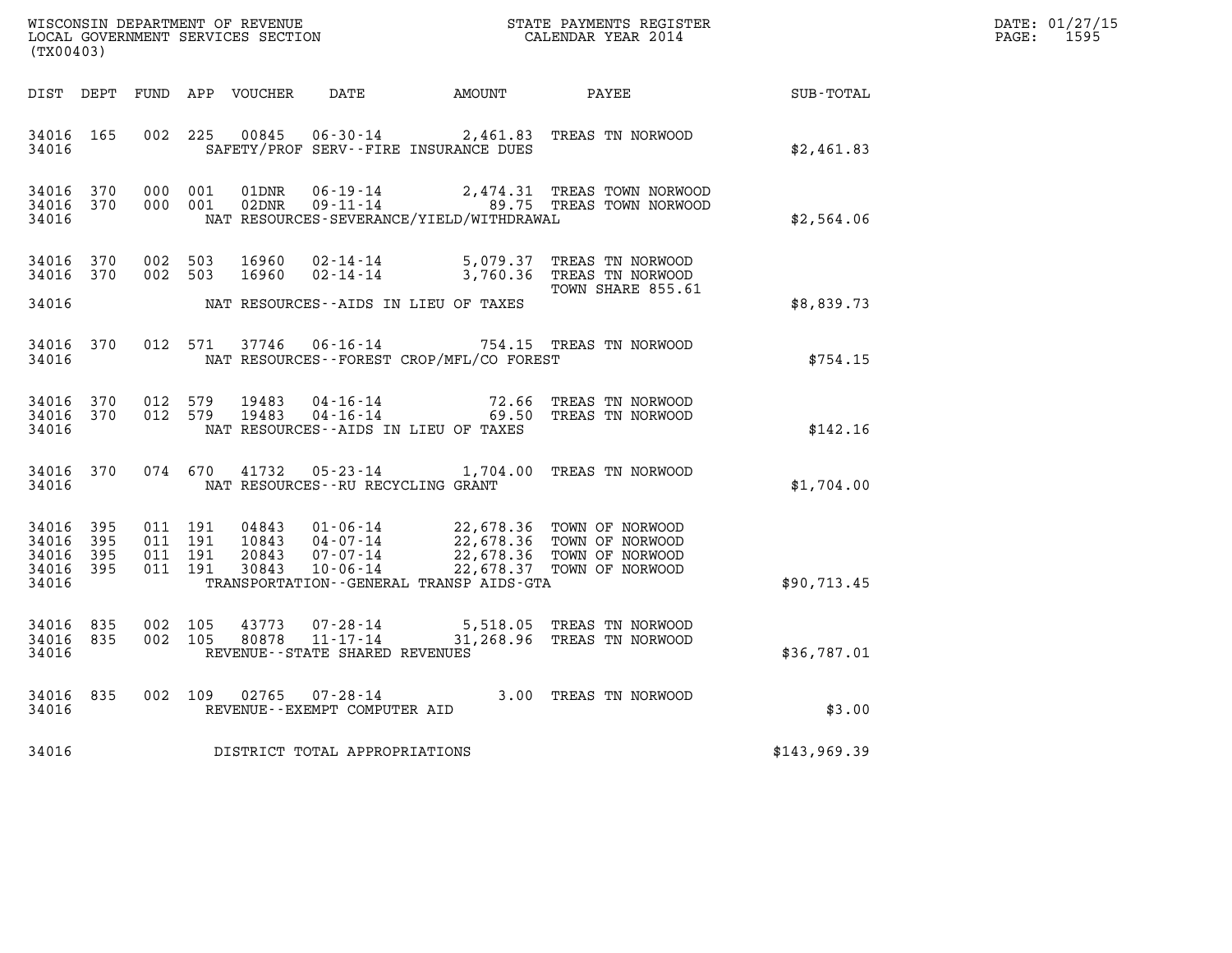| WISCONSIN DEPARTMENT OF REVENUE<br>LOCAL GOVERNMENT SERVICES SECTION<br>(TX00403) |                          |                                          |         |                            |                                   |                                                              | STATE PAYMENTS REGISTER<br>CALENDAR YEAR 2014                                                                                                                                        |             | DATE: 01/27/15<br>1596<br>$\mathtt{PAGE:}$ |
|-----------------------------------------------------------------------------------|--------------------------|------------------------------------------|---------|----------------------------|-----------------------------------|--------------------------------------------------------------|--------------------------------------------------------------------------------------------------------------------------------------------------------------------------------------|-------------|--------------------------------------------|
|                                                                                   |                          |                                          |         | DIST DEPT FUND APP VOUCHER | DATE                              |                                                              | AMOUNT PAYEE                                                                                                                                                                         | SUB-TOTAL   |                                            |
| 34018 165<br>34018                                                                |                          |                                          |         |                            |                                   | SAFETY/PROF SERV--FIRE INSURANCE DUES                        | 002 225 00846 06-30-14 413.30 TREAS TN PARRISH                                                                                                                                       | \$413.30    |                                            |
| 34018 370<br>34018                                                                |                          |                                          | 000 001 |                            |                                   | NAT RESOURCES-SEVERANCE/YIELD/WITHDRAWAL                     | 01DNR  06-19-14  440.85 TREAS TOWN PARRISH                                                                                                                                           | \$440.85    |                                            |
| 34018<br>34018                                                                    | 34018 370 012 571<br>370 | 012 571                                  |         |                            |                                   | NAT RESOURCES--FOREST CROP/MFL/CO FOREST                     | 37747  06-16-14  329.84  TREAS TN PARRISH<br>37747  06-16-14  5,435.23  TREAS TN PARRISH                                                                                             | \$5,765.07  |                                            |
| 34018<br>34018<br>34018                                                           | 370<br>370               | 012 579<br>012 579                       |         | 19484<br>19484             |                                   | $04 - 16 - 14$ 85.56<br>NAT RESOURCES--AIDS IN LIEU OF TAXES | TREAS TN PARRISH<br>04-16-14 47.13 TREAS TN PARRISH                                                                                                                                  | \$132.69    |                                            |
| 34018<br>34018<br>34018<br>34018<br>34018                                         | 395<br>395<br>395<br>395 | 011 191<br>011 191<br>011 191<br>011 191 |         |                            |                                   | TRANSPORTATION--GENERAL TRANSP AIDS-GTA                      | 04844  01-06-14  5,463.73  TOWN OF PARRISH<br>10844  04-07-14  5,463.73  TOWN OF PARRISH<br>20844  07-07-14  5,463.73  TOWN OF PARRISH<br>30844  10-06-14  5,463.73  TOWN OF PARRISH | \$21,854.92 |                                            |
| 34018<br>34018<br>34018                                                           | 835<br>835               | 002 105<br>002 105                       |         |                            | REVENUE - - STATE SHARED REVENUES |                                                              | 43774 07-28-14 224.20 TREAS TN PARRISH<br>80879  11-17-14  1,270.47  TREAS TN PARRISH                                                                                                | \$1,494.67  |                                            |
| 34018                                                                             |                          |                                          |         |                            | DISTRICT TOTAL APPROPRIATIONS     |                                                              |                                                                                                                                                                                      | \$30,101.50 |                                            |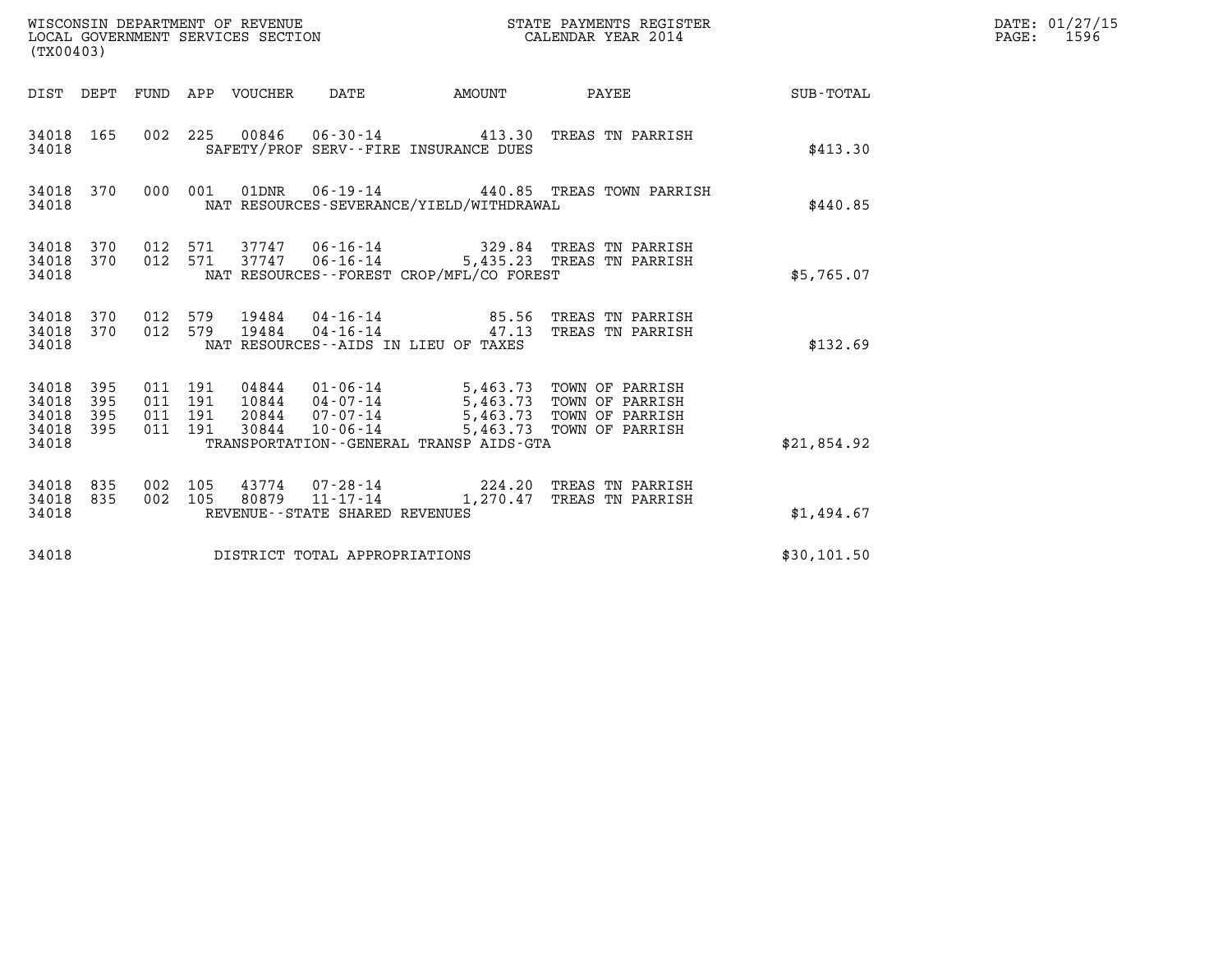| WISCONSIN DEPARTMENT OF REVENUE   | STATE PAYMENTS REGISTER | DATE: 01/27/15 |
|-----------------------------------|-------------------------|----------------|
| LOCAL GOVERNMENT SERVICES SECTION | CALENDAR YEAR 2014      | 1597<br>PAGE:  |

| ${\tt WISCOONSIM} \begin{tabular}{lcccc} {\tt WISCO} & {\tt NEPARTMENT} \begin{tabular}{lcccc} {\tt OF REVIEW} & {\tt MISCONSIM} & {\tt STATE} \end{tabular} & {\tt RENTE} \end{tabular} \begin{tabular}{lcccc} {\tt RED1S} & {\tt RIC1S} \end{tabular} \end{tabular}$<br>(TX00403)                                                                                                                                                                        | STATE PAYMENTS REGISTER                                                                         |              | DATE: 01/27/15<br>$\mathtt{PAGE:}$<br>1597 |
|------------------------------------------------------------------------------------------------------------------------------------------------------------------------------------------------------------------------------------------------------------------------------------------------------------------------------------------------------------------------------------------------------------------------------------------------------------|-------------------------------------------------------------------------------------------------|--------------|--------------------------------------------|
| DIST DEPT FUND APP VOUCHER DATE AMOUNT                                                                                                                                                                                                                                                                                                                                                                                                                     | <b>PAYEE</b> PAYEE                                                                              | SUB-TOTAL    |                                            |
| 34020 165<br>34020<br>SAFETY/PROF SERV--FIRE INSURANCE DUES                                                                                                                                                                                                                                                                                                                                                                                                | 002 225 00847 06-30-14 844.57 TREAS TN PECK                                                     | \$844.57     |                                            |
| 34020 370<br>$09 - 11 - 14$<br>34020 370<br>000 001 02DNR<br>34020<br>NAT RESOURCES-SEVERANCE/YIELD/WITHDRAWAL                                                                                                                                                                                                                                                                                                                                             | 2,446.29 TREAS TOWN PECK<br>8,757.77 TREAS TOWN PECK                                            | \$11, 204.06 |                                            |
| 34020 370<br>NAT RESOURCES--FOREST CROP/MFL/CO FOREST<br>34020                                                                                                                                                                                                                                                                                                                                                                                             | 012 571 37748 06-16-14 1,086.57 TREAS TN PECK                                                   | \$1,086.57   |                                            |
| 34020 370<br>34020<br>NAT RESOURCES -- AIDS IN LIEU OF TAXES                                                                                                                                                                                                                                                                                                                                                                                               | 012 579 19485 04-16-14 40.00 TREAS TN PECK                                                      | \$40.00      |                                            |
| 34020 370<br>34020<br>NAT RESOURCES--RU RECYCLING GRANT                                                                                                                                                                                                                                                                                                                                                                                                    | 074 670 41733 05-23-14 961.89 TREAS TN PECK                                                     | \$961.89     |                                            |
| $\begin{tabular}{cccccc} 011 & 191 & 04845 & 01\text{-}06\text{-}14 & 17,629.31 & \text{TOWN OF PECK} \\ 011 & 191 & 10845 & 04\text{-}07\text{-}14 & 17,629.31 & \text{TOWN OF PECK} \\ 011 & 191 & 20845 & 07\text{-}07\text{-}14 & 17,629.31 & \text{TOWN OF PECK} \\ 011 & 191 & 30845 & 10\text{-}06\text{-}14 & 17,629.34 & \$<br>34020<br>395<br>34020<br>395<br>34020<br>395<br>34020 395<br>34020<br>TRANSPORTATION - - GENERAL TRANSP AIDS - GTA |                                                                                                 | \$70,517.27  |                                            |
| 34020<br>835<br>34020 835<br>34020<br>REVENUE--STATE SHARED REVENUES                                                                                                                                                                                                                                                                                                                                                                                       | 002 105 43775 07-28-14 4,151.04 TREAS TN PECK<br>002 105 80880 11-17-14 23,522.56 TREAS TN PECK | \$27,673.60  |                                            |
| DISTRICT TOTAL APPROPRIATIONS<br>34020                                                                                                                                                                                                                                                                                                                                                                                                                     |                                                                                                 | \$112,327.96 |                                            |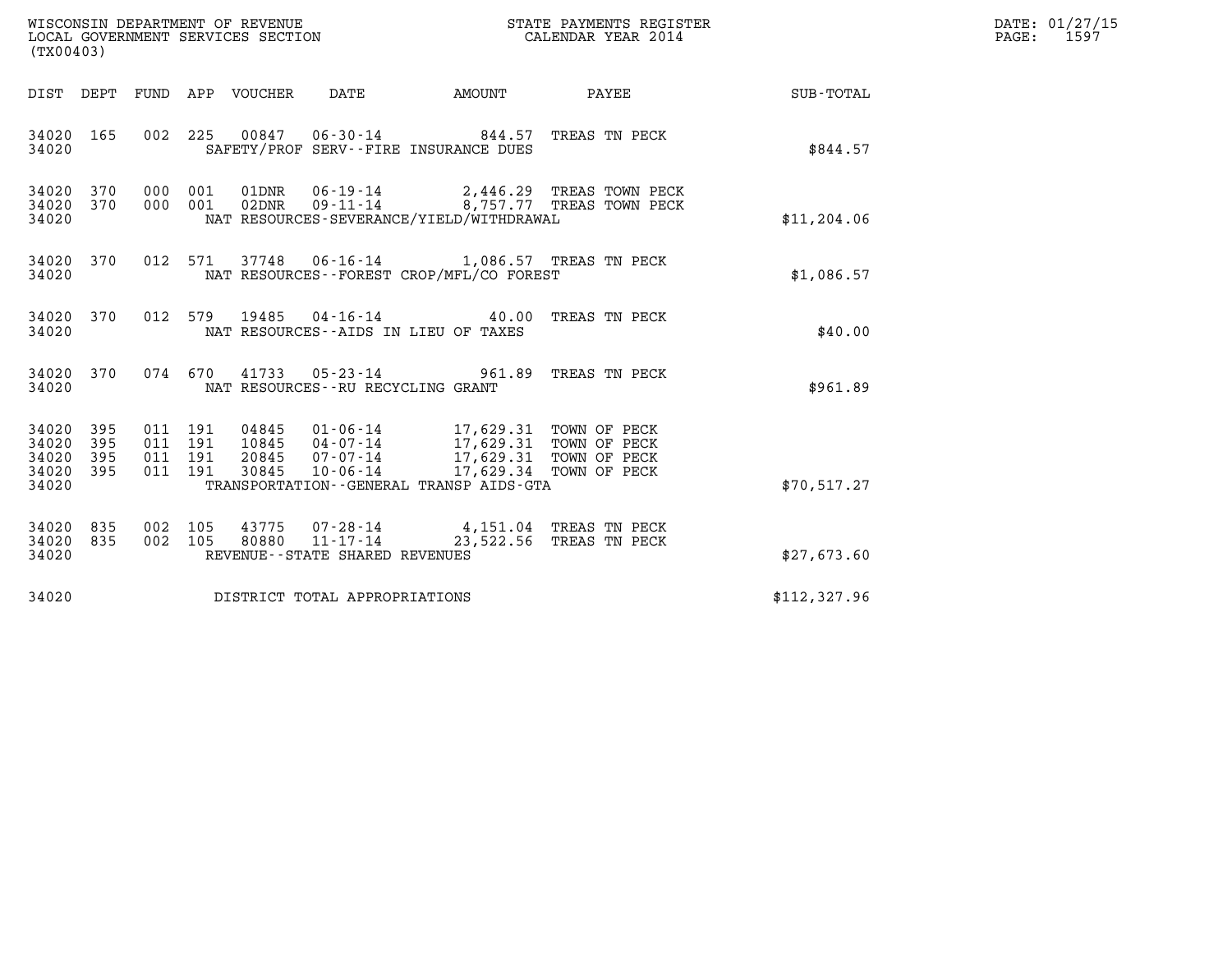| WISCONSIN DEPARTMENT OF REVENUE<br>LOCAL GOVERNMENT SERVICES SECTION<br>CALENDAR YEAR 2014<br>(TX00403) |           |                                          |  |                |                                   |                                                                                                                                                                                                                                                                                                                                                                                                                                          |                                                                                             |              | DATE: 01/27/15<br>$\mathtt{PAGE:}$<br>1598 |
|---------------------------------------------------------------------------------------------------------|-----------|------------------------------------------|--|----------------|-----------------------------------|------------------------------------------------------------------------------------------------------------------------------------------------------------------------------------------------------------------------------------------------------------------------------------------------------------------------------------------------------------------------------------------------------------------------------------------|---------------------------------------------------------------------------------------------|--------------|--------------------------------------------|
|                                                                                                         |           |                                          |  |                |                                   |                                                                                                                                                                                                                                                                                                                                                                                                                                          | DIST DEPT FUND APP VOUCHER DATE AMOUNT PAYEE SUB-TOTAL                                      |              |                                            |
| 34022 165<br>34022                                                                                      |           |                                          |  |                |                                   | 002 225 00848 06-30-14 2,982.95 TREAS TN POLAR<br>SAFETY/PROF SERV--FIRE INSURANCE DUES                                                                                                                                                                                                                                                                                                                                                  |                                                                                             | \$2,982.95   |                                            |
| 34022 370<br>34022                                                                                      |           | 000 001                                  |  |                |                                   | NAT RESOURCES-SEVERANCE/YIELD/WITHDRAWAL                                                                                                                                                                                                                                                                                                                                                                                                 | 01DNR  06-19-14  2,118.52 TREAS TOWN POLAR                                                  | \$2,118.52   |                                            |
| 34022                                                                                                   |           |                                          |  |                |                                   | NAT RESOURCES--AIDS IN LIEU OF TAXES                                                                                                                                                                                                                                                                                                                                                                                                     | 34022 370 002 503 16594 01-30-14 6,766.13 TREAS TN POLAR<br>TOWN SHARE 718.74               | \$6,766.13   |                                            |
| 34022 370<br>34022                                                                                      | 34022 370 | 012 571<br>012 571                       |  | 37749<br>37749 |                                   | NAT RESOURCES - - FOREST CROP/MFL/CO FOREST                                                                                                                                                                                                                                                                                                                                                                                              | 06-16-14 60.00 TREAS TN POLAR<br>06-16-14 834.07 TREAS TN POLAR                             | \$894.07     |                                            |
| 34022 370<br>34022                                                                                      |           | 34022 370 012 579                        |  |                |                                   | NAT RESOURCES--AIDS IN LIEU OF TAXES                                                                                                                                                                                                                                                                                                                                                                                                     | 012 579 19486 04-16-14 64.96 TREAS TN POLAR<br>012 579 19486 04-16-14 225.75 TREAS TN POLAR | \$310.71     |                                            |
| 34022                                                                                                   |           |                                          |  |                | NAT RESOURCES--RU RECYCLING GRANT | 34022 370 074 670 41734 05-23-14 3,341.25 TREAS TN POLAR                                                                                                                                                                                                                                                                                                                                                                                 |                                                                                             | \$3,341.25   |                                            |
| 34022 395<br>34022 395<br>34022 395<br>34022 395<br>34022                                               |           | 011 191<br>011 191<br>011 191<br>011 191 |  |                |                                   | $\begin{array}{cccc} 04846 & 01\textnormal{-}06\textnormal{-}14 & 26,330.18 & \textnormal{TOWN OF POLAR} \\ 10846 & 04\textnormal{-}07\textnormal{-}14 & 26,330.18 & \textnormal{TOWN OF POLAR} \\ 20846 & 07\textnormal{-}07\textnormal{-}14 & 26,330.18 & \textnormal{TOWN OF POLAR} \\ 30846 & 10\textnormal{-}06\textnormal{-}14 & 26,330.21 & \textnormal{TOWN OF POLAR} \\ \end{array}$<br>TRANSPORTATION--GENERAL TRANSP AIDS-GTA |                                                                                             | \$105,320.75 |                                            |
| 34022 835<br>34022 835<br>34022                                                                         |           | 002 105<br>002 105                       |  |                | REVENUE - - STATE SHARED REVENUES |                                                                                                                                                                                                                                                                                                                                                                                                                                          | 43776  07-28-14  4,058.05  TREAS TN POLAR<br>80881  11-17-14  23,448.41  TREAS TN POLAR     | \$27,506.46  |                                            |
| 34022 835<br>34022                                                                                      |           |                                          |  |                | REVENUE--EXEMPT COMPUTER AID      | 002 109 02766 07-28-14 8.00 TREAS TN POLAR                                                                                                                                                                                                                                                                                                                                                                                               |                                                                                             | \$8.00       |                                            |
| 34022                                                                                                   |           |                                          |  |                | DISTRICT TOTAL APPROPRIATIONS     |                                                                                                                                                                                                                                                                                                                                                                                                                                          |                                                                                             | \$149,248.84 |                                            |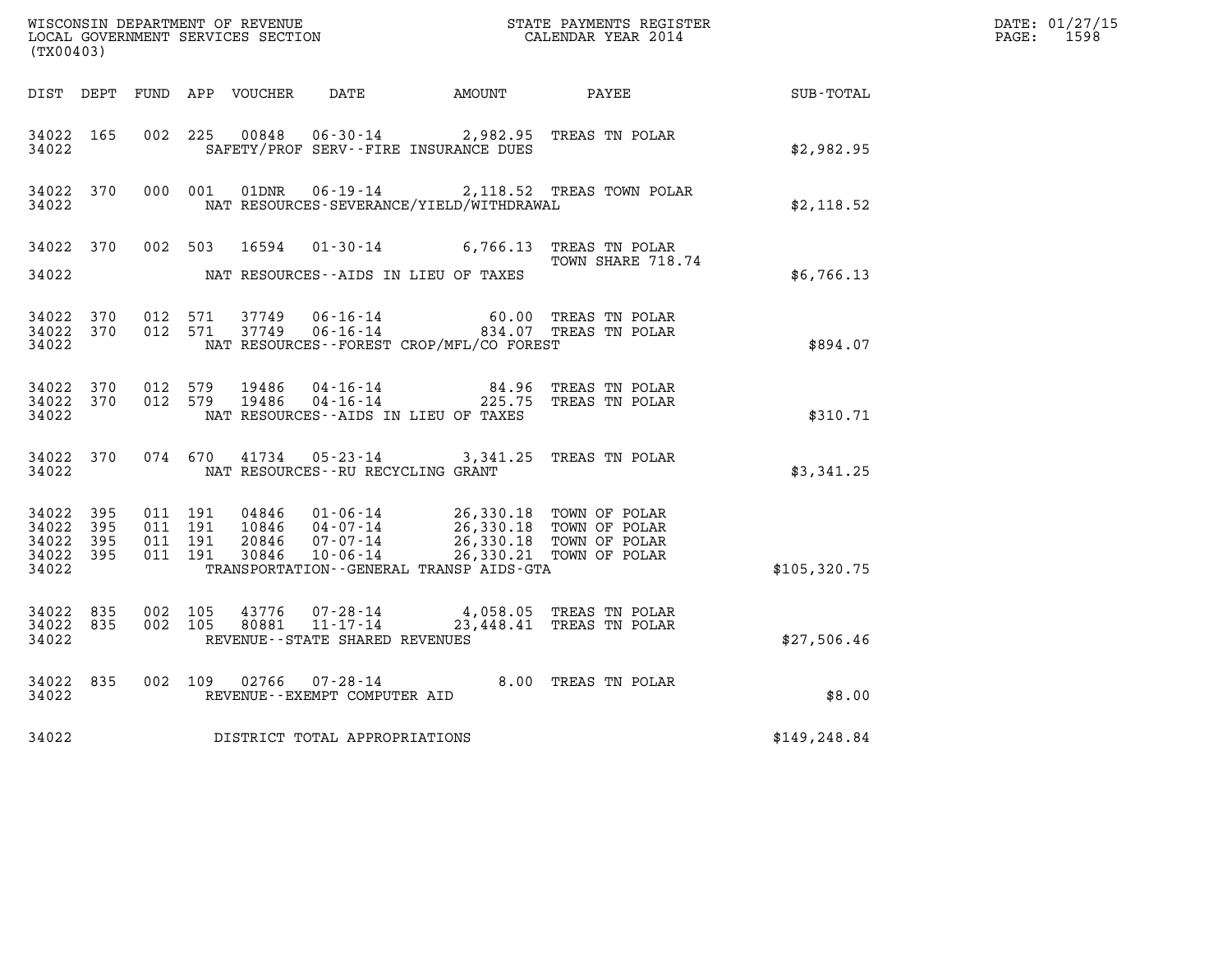| WISCONSIN DEPARTMENT OF REVENUE   | STATE PAYMENTS REGISTER | DATE: 01/27/15 |
|-----------------------------------|-------------------------|----------------|
| LOCAL GOVERNMENT SERVICES SECTION | CALENDAR YEAR 2014      | 1599<br>PAGE:  |

| WISCONSIN DEPARTMENT OF REVENUE<br>LOCAL GOVERNMENT SERVICES SECTION<br>(TX00403) |                    |                                                  |                                      |                                                                | STATE PAYMENTS REGISTER<br>CALENDAR YEAR 2014                                                                                                        |              | DATE: 01/27/15<br>PAGE:<br>1599 |
|-----------------------------------------------------------------------------------|--------------------|--------------------------------------------------|--------------------------------------|----------------------------------------------------------------|------------------------------------------------------------------------------------------------------------------------------------------------------|--------------|---------------------------------|
| DIST DEPT                                                                         |                    |                                                  | FUND APP VOUCHER DATE AMOUNT         |                                                                | <b>PAYEE</b>                                                                                                                                         | SUB-TOTAL    |                                 |
| 34024 165<br>34024                                                                |                    | 002 225 00849                                    |                                      | $06 - 30 - 14$ 646.90<br>SAFETY/PROF SERV--FIRE INSURANCE DUES | TREAS TN PRICE                                                                                                                                       | \$646.90     |                                 |
| 34024 370<br>34024 370<br>34024 370<br>34024                                      |                    |                                                  |                                      | NAT RESOURCES-SEVERANCE/YIELD/WITHDRAWAL                       | 000 001 01DNR 06-19-14 8,100.21 TREAS TOWN PRICE<br>000 001 02DNR 09-11-14 821.79 TREAS TOWN PRICE<br>000 001 03DNR 11-04-14 627.18 TREAS TOWN PRICE | \$9,549.18   |                                 |
| 34024 370<br>34024 370<br>34024                                                   |                    |                                                  |                                      | NAT RESOURCES--FOREST CROP/MFL/CO FOREST                       | 012 571 37750 06-16-14 2,475.99 TREAS TN PRICE<br>012 571 37750 06-16-14 1,157.66 TREAS TN PRICE                                                     | \$3,633.65   |                                 |
| 34024 370<br>34024                                                                | 012 579            |                                                  |                                      | NAT RESOURCES -- AIDS IN LIEU OF TAXES                         | 19487  04-16-14  251.00 TREAS TN PRICE                                                                                                               | \$251.00     |                                 |
| 34024 370<br>34024                                                                |                    |                                                  | NAT RESOURCES - - RU RECYCLING GRANT |                                                                | 074 670 41735 05-23-14 869.19 TREAS TN PRICE                                                                                                         | \$869.19     |                                 |
| 34024<br>395<br>34024<br>395<br>34024 395<br>34024 395<br>34024                   | 011 191<br>011 191 | 011 191 04847<br>011 191 10847<br>20847<br>30847 | $10 - 06 - 14$                       | TRANSPORTATION - - GENERAL TRANSP AIDS - GTA                   | 01-06-14 16,064.71 TOWN OF PRICE<br>04-07-14 16,064.71 TOWN OF PRICE<br>07-07-14 16,064.71 TOWN OF PRICE<br>16,064.74 TOWN OF PRICE                  | \$64, 258.87 |                                 |
| 34024 835<br>34024 835<br>34024                                                   | 002 105<br>002 105 | 43777<br>80882                                   | REVENUE--STATE SHARED REVENUES       |                                                                | 07-28-14 2,200.80 TREAS TN PRICE<br>11-17-14 12,471.19 TREAS TN PRICE                                                                                | \$14,671.99  |                                 |
| 34024                                                                             |                    |                                                  | DISTRICT TOTAL APPROPRIATIONS        |                                                                |                                                                                                                                                      | \$93,880.78  |                                 |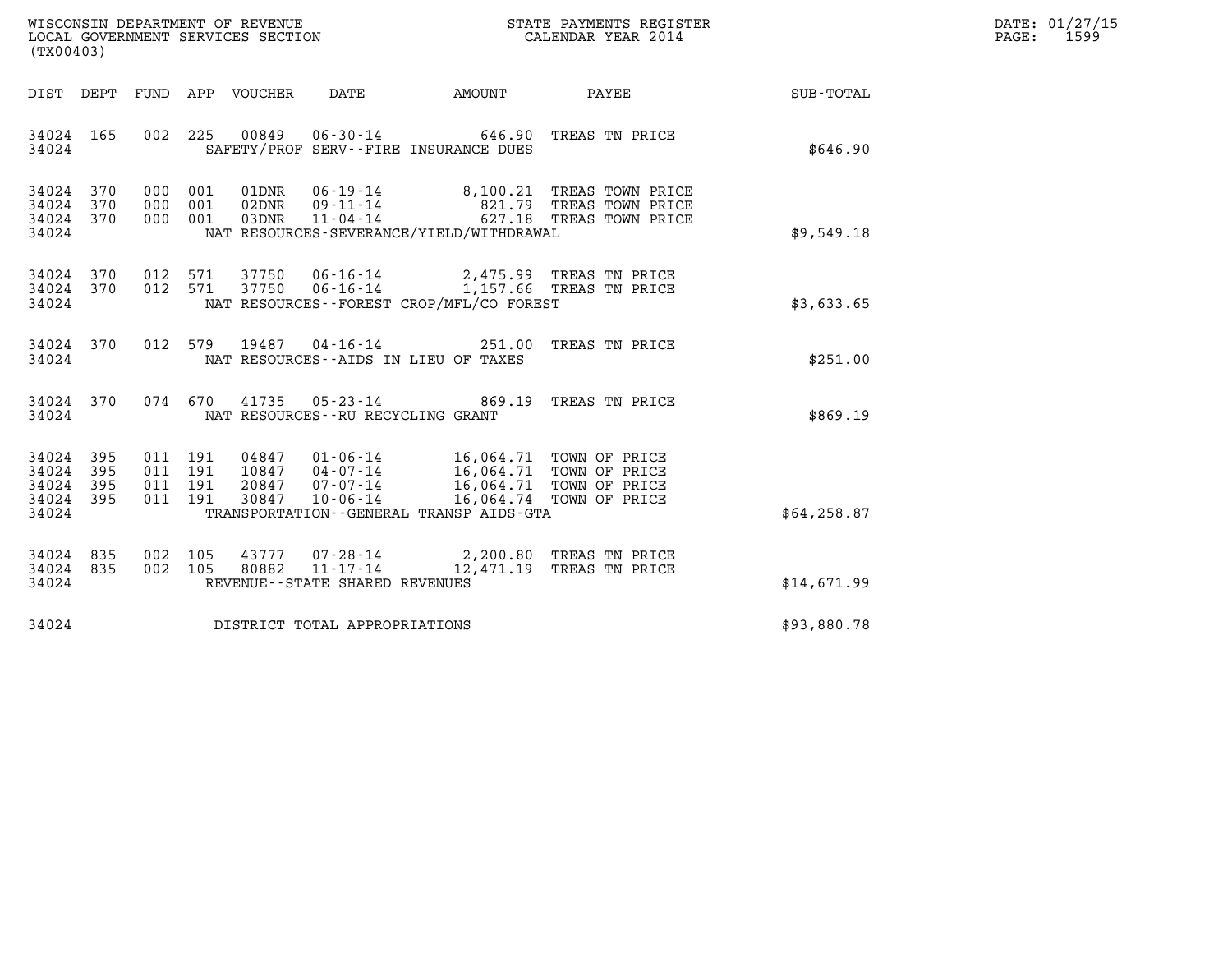| DATE: | 01/27/15 |
|-------|----------|
| PAGE: | 1600     |

|                                               | (TX00403)         |                                          |         |                  |                                                     |                                          |                                                                                                                                                                     |                  | DATE: 01/27/15<br>$\mathtt{PAGE}$ :<br>1600 |
|-----------------------------------------------|-------------------|------------------------------------------|---------|------------------|-----------------------------------------------------|------------------------------------------|---------------------------------------------------------------------------------------------------------------------------------------------------------------------|------------------|---------------------------------------------|
|                                               | DIST DEPT         |                                          |         | FUND APP VOUCHER | DATE                                                | AMOUNT                                   | PAYEE                                                                                                                                                               | <b>SUB-TOTAL</b> |                                             |
| 34026 165<br>34026                            |                   | 002 225                                  |         | 00850            |                                                     | SAFETY/PROF SERV--FIRE INSURANCE DUES    | 06-30-14 4,133.00 TREAS TN ROLLING                                                                                                                                  | \$4,133.00       |                                             |
| 34026 370<br>34026<br>34026 370<br>34026      | 370               | 000 001<br>000 001<br>000 001            |         | 01DNR<br>03DNR   | $11 - 04 - 14$                                      | NAT RESOURCES-SEVERANCE/YIELD/WITHDRAWAL | 06-19-14 1,051.74 TREAS TOWN ROLLING<br>02DNR  09-11-14  2,736.79 TREAS TOWN ROLLING<br>112,405.41 TREAS TOWN ROLLING                                               | \$116, 193.94    |                                             |
| 34026 370<br>34026                            | 34026 370         | 012 571<br>012 571                       |         | 37751<br>37751   |                                                     | NAT RESOURCES--FOREST CROP/MFL/CO FOREST | 06-16-14  804.41 TREAS TN ROLLING<br>06-16-14  36.00 TREAS TN ROLLING                                                                                               | \$840.41         |                                             |
| 34026 370<br>34026 370<br>34026               |                   | 012 579<br>012 579                       |         | 19488<br>19488   |                                                     | NAT RESOURCES--AIDS IN LIEU OF TAXES     | 04-16-14 3.20 TREAS TN ROLLING<br>04-16-14 32.00 TREAS TN ROLLING                                                                                                   | \$35.20          |                                             |
| 34026                                         | 34026 370         |                                          |         |                  | NAT RESOURCES -- RU RECYCLING GRANT                 |                                          | 074 670 41736 05-23-14 864.43 TREAS TN ROLLING                                                                                                                      | \$864.43         |                                             |
| 34026<br>34026<br>34026<br>34026 395<br>34026 | 395<br>395<br>395 | 011 191<br>011 191<br>011 191<br>011 191 |         | 30848            | $10 - 06 - 14$                                      | TRANSPORTATION--GENERAL TRANSP AIDS-GTA  | 04848  01-06-14  26,600.10 TOWN OF ROLLING<br>10848  04-07-14  26,600.10 TOWN OF ROLLING<br>20848  07-07-14  26,600.10 TOWN OF ROLLING<br>26,600.12 TOWN OF ROLLING | \$106,400.42     |                                             |
| 34026 395<br>34026                            |                   | 011 278                                  |         |                  |                                                     | TRANSPORTATION - - LRIP/TRIP/MSIP GRANTS | 32907  12-03-14  10,677.74  TREAS TN ROLLING                                                                                                                        | \$10,677.74      |                                             |
| 34026<br>34026 835<br>34026                   | 835               | 002 105<br>002 105                       |         | 43778<br>80883   | $11 - 17 - 14$<br>REVENUE - - STATE SHARED REVENUES |                                          | 07-28-14 6,574.17 TREAS TN ROLLING<br>37,253.64 TREAS TN ROLLING                                                                                                    | \$43,827.81      |                                             |
| 34026 835<br>34026                            |                   |                                          | 002 109 | 02767            | 07-28-14<br>REVENUE--EXEMPT COMPUTER AID            |                                          | 164.00 TREAS TN ROLLING                                                                                                                                             | \$164.00         |                                             |
| 34026<br>34026                                | 835               |                                          | 021 363 | 36189            | 03-24-14<br>REVENUE--LOTTERY CREDIT -               |                                          | 637.31 TREAS TN ROLLING                                                                                                                                             | \$637.31         |                                             |
| 34026                                         |                   |                                          |         |                  | DISTRICT TOTAL APPROPRIATIONS                       |                                          |                                                                                                                                                                     | \$283,774.26     |                                             |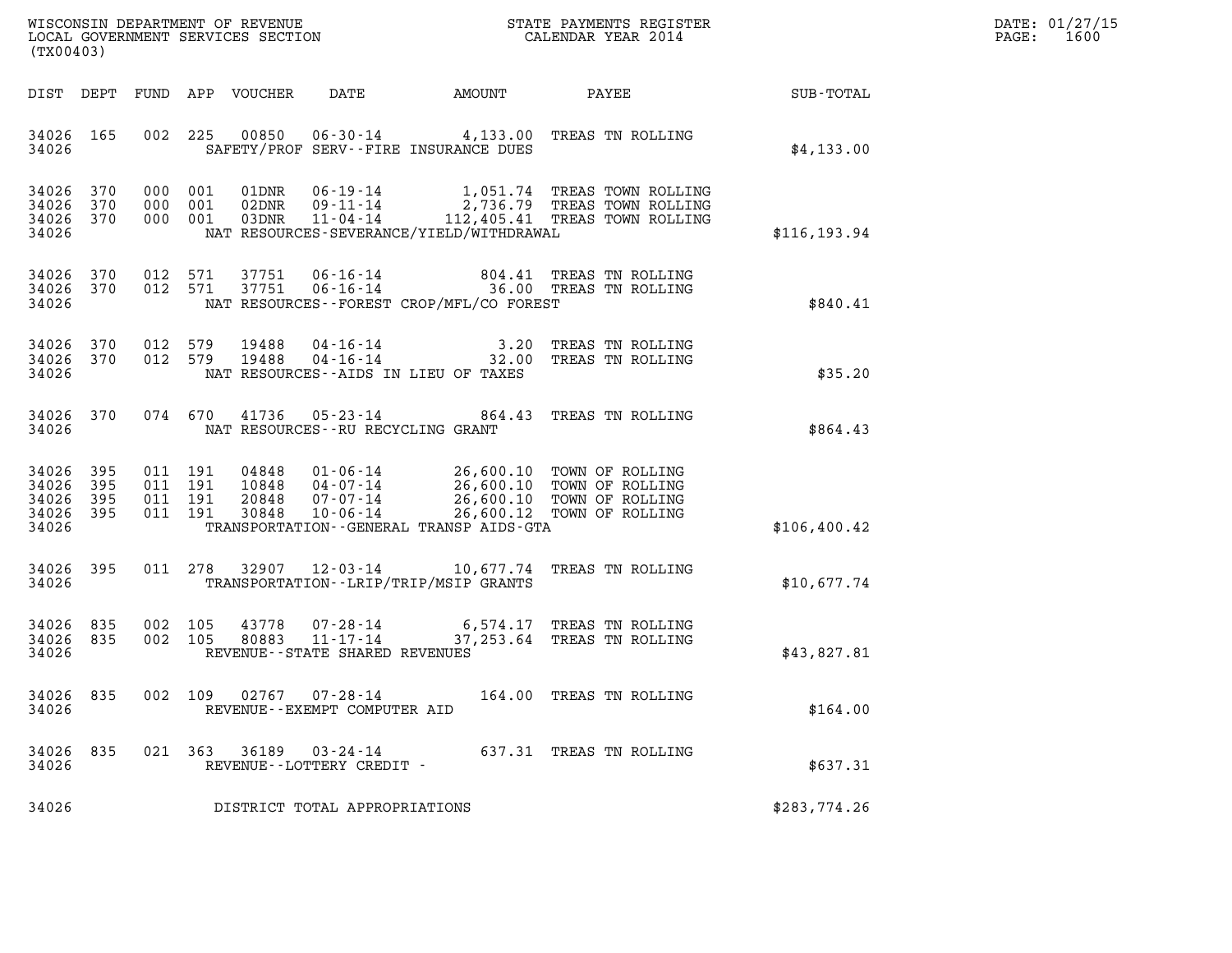|                                           | WISCONSIN DEPARTMENT OF REVENUE<br>LOCAL GOVERNMENT SERVICES SECTION<br>(TX00403) |                                          |         |                                 |                                      |                                             | STATE PAYMENTS REGISTER<br>CALENDAR YEAR 2014                                              | DATE: 01/27/15<br>PAGE: 1601 |  |
|-------------------------------------------|-----------------------------------------------------------------------------------|------------------------------------------|---------|---------------------------------|--------------------------------------|---------------------------------------------|--------------------------------------------------------------------------------------------|------------------------------|--|
|                                           |                                                                                   |                                          |         | DIST DEPT FUND APP VOUCHER DATE |                                      | <b>EXAMPLE TO AMOUNT</b>                    | <b>PAYEE</b>                                                                               | <b>SUB-TOTAL</b>             |  |
| 34028 165<br>34028                        |                                                                                   |                                          |         |                                 |                                      | SAFETY/PROF SERV--FIRE INSURANCE DUES       | 002 225 00851 06-30-14 449.24 TREAS TN SUMMIT                                              | \$449.24                     |  |
| 34028<br>34028<br>34028                   | 370<br>370                                                                        | 000 001<br>000 001                       |         | 02DNR                           |                                      | NAT RESOURCES-SEVERANCE/YIELD/WITHDRAWAL    | $01$ DNR $06 - 19 - 14$ 1,654.42 TREAS TOWN SUMMIT<br>09-11-14 997.04 TREAS TOWN SUMMIT    | \$2,651.46                   |  |
| 34028<br>34028<br>34028                   | 370<br>370                                                                        | 012 571<br>012 571                       |         | 37752                           |                                      | NAT RESOURCES - - FOREST CROP/MFL/CO FOREST | 37752  06-16-14   1,643.52   TREAS TN SUMMIT<br>06-16-14 1,570.64 TREAS TN SUMMIT          | \$3,214.16                   |  |
| 34028 370<br>34028                        |                                                                                   |                                          | 012 584 |                                 | NAT RESOURCES - PMT IN LIEU OF TAXES |                                             | 00120  09-30-14  73.89  TREAS TN SUMMIT                                                    | \$73.89                      |  |
| 34028 370<br>34028                        |                                                                                   |                                          | 074 670 |                                 | NAT RESOURCES - - RU RECYCLING GRANT |                                             | 41737  05-23-14  577.61  TREAS TN SUMMIT                                                   | \$577.61                     |  |
| 34028<br>34028<br>34028<br>34028<br>34028 | 395<br>395<br>395<br>395                                                          | 011 191<br>011 191<br>011 191<br>011 191 |         | 04849<br>20849<br>30849         | 10849 04-07-14                       | TRANSPORTATION--GENERAL TRANSP AIDS-GTA     |                                                                                            | \$40,920.98                  |  |
| 34028<br>34028<br>34028                   | 835<br>835                                                                        | 002 105<br>002 105                       |         |                                 | REVENUE - - STATE SHARED REVENUES    |                                             | 43779  07-28-14   1,021.77  TREAS TN SUMMIT<br>80884  11-17-14   5,790.04  TREAS TN SUMMIT | \$6,811.81                   |  |
| 34028                                     |                                                                                   |                                          |         |                                 | DISTRICT TOTAL APPROPRIATIONS        |                                             |                                                                                            | \$54,699.15                  |  |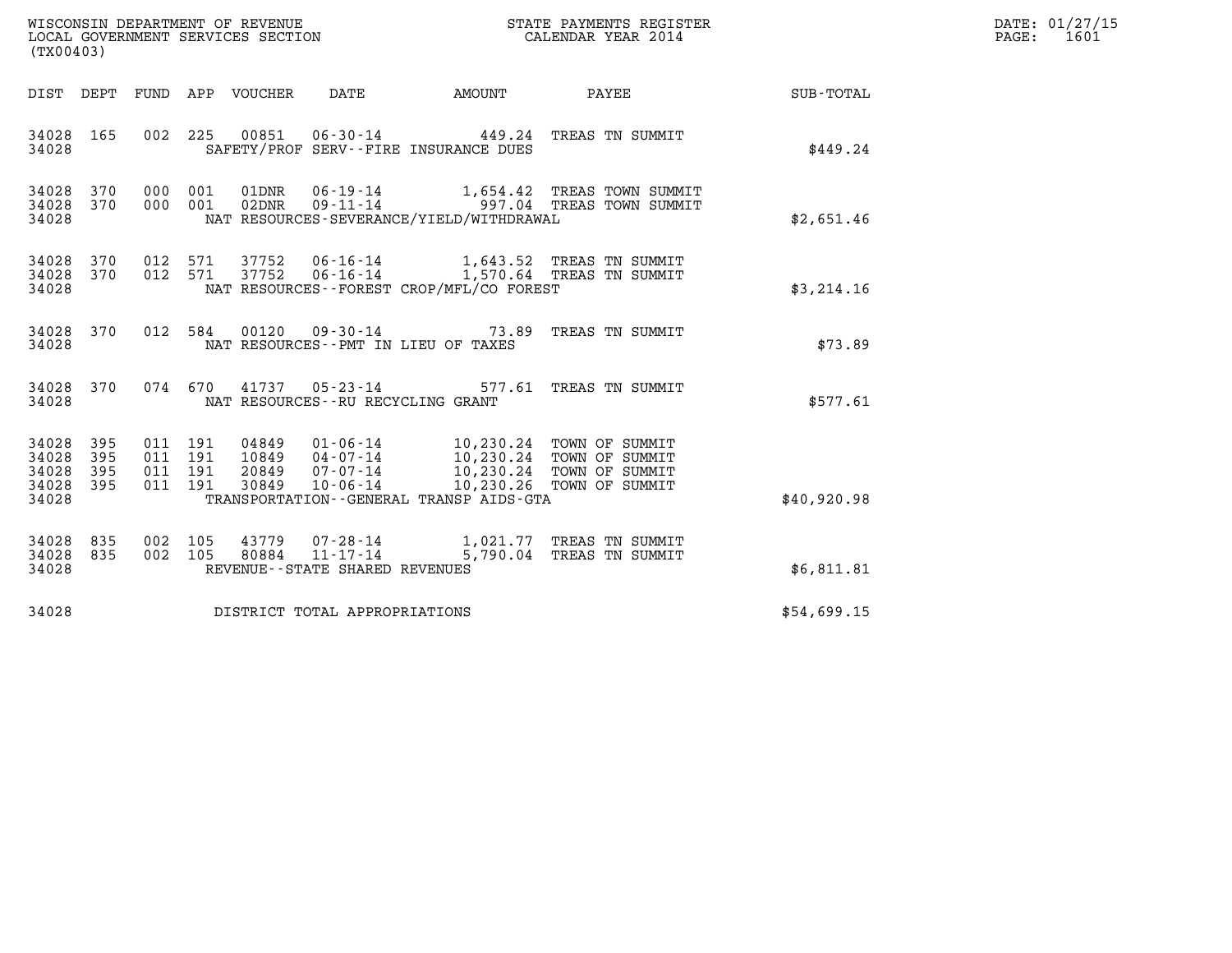| (TX00403)                                         |            |                               |         |                            |                                                                       |                                                                                                                                          |                                             |                 | DATE: 01/27/15<br>$\mathtt{PAGE:}$<br>1602 |
|---------------------------------------------------|------------|-------------------------------|---------|----------------------------|-----------------------------------------------------------------------|------------------------------------------------------------------------------------------------------------------------------------------|---------------------------------------------|-----------------|--------------------------------------------|
|                                                   |            |                               |         | DIST DEPT FUND APP VOUCHER | DATE                                                                  | AMOUNT                                                                                                                                   |                                             | PAYEE SUB-TOTAL |                                            |
| 34030 165<br>34030                                |            |                               |         |                            |                                                                       | 002 225 00852 06-30-14 5,085.39 TREAS TN UPHAM<br>SAFETY/PROF SERV--FIRE INSURANCE DUES                                                  |                                             | \$5,085.39      |                                            |
| 34030 370<br>34030                                |            |                               | 000 001 |                            |                                                                       | NAT RESOURCES-SEVERANCE/YIELD/WITHDRAWAL                                                                                                 | 01DNR  06-19-14  3,491.23  TREAS TOWN UPHAM | \$3,491.23      |                                            |
| 34030 370 002 503                                 |            |                               |         | 16961                      |                                                                       | 02-14-14 35.13 TREAS TN UPHAM                                                                                                            | TOWN SHARE 2.09                             |                 |                                            |
| 34030                                             |            |                               |         |                            |                                                                       | NAT RESOURCES--AIDS IN LIEU OF TAXES                                                                                                     |                                             | \$35.13         |                                            |
| 34030 370 012 571<br>34030 370 012 571<br>34030   |            |                               |         |                            |                                                                       | NAT RESOURCES--FOREST CROP/MFL/CO FOREST                                                                                                 |                                             | \$8,173.41      |                                            |
| 34030 370<br>34030<br>34030 370<br>34030          | 370        | 012 579<br>012 579<br>012 579 |         | 19489<br>19489<br>19489    |                                                                       | 04-16-14 33.44 TREAS TN UPHAM<br>04-16-14 147.78 TREAS TN UPHAM<br>04-16-14 68.50 TREAS TN UPHAM<br>NAT RESOURCES--AIDS IN LIEU OF TAXES |                                             | \$249.72        |                                            |
| 34030 370<br>34030                                |            |                               |         |                            |                                                                       | 074 670 41738 05-23-14 2,354.01 TREAS TN UPHAM<br>NAT RESOURCES--RU RECYCLING GRANT                                                      |                                             | \$2,354.01      |                                            |
| 34030 395<br>34030<br>34030<br>34030 395<br>34030 | 395<br>395 | 011 191<br>011 191<br>011 191 | 011 191 | 30850                      | $10 - 06 - 14$                                                        | TRANSPORTATION - - GENERAL TRANSP AIDS - GTA                                                                                             | 25,980.89 TOWN OF UPHAM                     | \$103, 923.53   |                                            |
| 34030 395<br>34030                                |            |                               |         |                            |                                                                       | 011 278 32382 11-26-14 10,434.29 TREAS TN UPHAM<br>TRANSPORTATION - - LRIP/TRIP/MSIP GRANTS                                              |                                             | \$10,434.29     |                                            |
| 34030 835<br>34030 835<br>34030                   |            | 002<br>002 105                | 105     | 43780<br>80885             | $07 - 28 - 14$<br>$11 - 17 - 14$<br>REVENUE - - STATE SHARED REVENUES | 1,718.14                                                                                                                                 | TREAS TN UPHAM<br>9,769.04 TREAS TN UPHAM   | \$11,487.18     |                                            |
| 34030 835<br>34030                                |            | 002 109                       |         | 02768                      | 07-28-14<br>REVENUE--EXEMPT COMPUTER AID                              |                                                                                                                                          | 7.00 TREAS TN UPHAM                         | \$7.00          |                                            |
| 34030                                             |            |                               |         |                            | DISTRICT TOTAL APPROPRIATIONS                                         |                                                                                                                                          |                                             | \$145, 240.89   |                                            |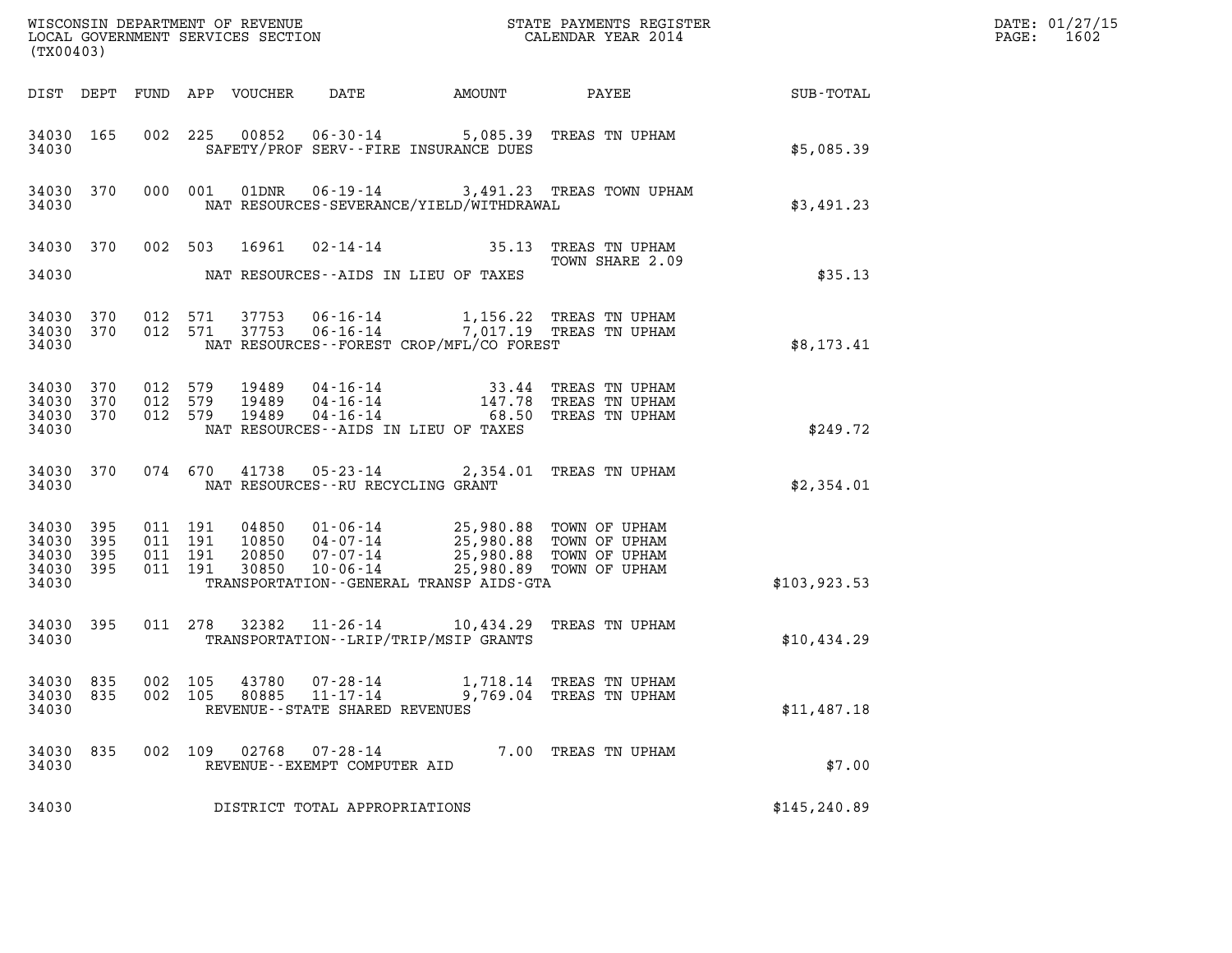| WISCONSIN DEPARTMENT OF REVENUE   | STATE PAYMENTS REGISTER | DATE: 01/27/15 |
|-----------------------------------|-------------------------|----------------|
| LOCAL GOVERNMENT SERVICES SECTION | CALENDAR YEAR 2014      | 1603<br>PAGE:  |

| (TX00403)                                           |  |                                         |                                                                                                                                                                                                                                                                                                                                                                                                 | WISCONSIN DEPARTMENT OF REVENUE<br>LOCAL GOVERNMENT SERVICES SECTION FOR THE STATE PAYMENTS REGISTER<br>CALENDAR YEAR 2014                             |                                                        | DATE: 01/27/15<br>$\mathtt{PAGE}$ :<br>1603 |
|-----------------------------------------------------|--|-----------------------------------------|-------------------------------------------------------------------------------------------------------------------------------------------------------------------------------------------------------------------------------------------------------------------------------------------------------------------------------------------------------------------------------------------------|--------------------------------------------------------------------------------------------------------------------------------------------------------|--------------------------------------------------------|---------------------------------------------|
|                                                     |  |                                         |                                                                                                                                                                                                                                                                                                                                                                                                 |                                                                                                                                                        | DIST DEPT FUND APP VOUCHER DATE AMOUNT PAYEE SUB-TOTAL |                                             |
| 34032 165<br>34032                                  |  |                                         | SAFETY/PROF SERV--FIRE INSURANCE DUES                                                                                                                                                                                                                                                                                                                                                           | 002 225 00853 06-30-14 646.90 TREAS TN VILAS                                                                                                           | \$646.90                                               |                                             |
| 34032 370<br>34032<br>370<br>34032 370<br>34032     |  |                                         | NAT RESOURCES-SEVERANCE/YIELD/WITHDRAWAL                                                                                                                                                                                                                                                                                                                                                        | 000 001 01DNR 06-19-14 14,329.82 TREAS TOWN VILAS<br>000 001 02DNR 09-11-14 4,401.00 TREAS TOWN VILAS<br>000 001 03DNR 11-04-14 90.85 TREAS TOWN VILAS | \$18,821.67                                            |                                             |
| 34032 370<br>34032 370<br>34032                     |  |                                         | NAT RESOURCES--FOREST CROP/MFL/CO FOREST                                                                                                                                                                                                                                                                                                                                                        | 012 571 37754 06-16-14 432.00 TREAS TN VILAS<br>012 571 37754 06-16-14 1,814.02 TREAS TN VILAS                                                         | \$2,246.02                                             |                                             |
|                                                     |  | 34032 NAT RESOURCES--RU RECYCLING GRANT |                                                                                                                                                                                                                                                                                                                                                                                                 | 34032 370 074 670 41739 05-23-14 234.53 TREAS TN VILAS                                                                                                 | \$234.53                                               |                                             |
| 34032 395<br>34032<br>395<br>34032 395<br>34032 395 |  |                                         | $\begin{array}{cccc} 011 & 191 & 04851 & 01\cdot 06\cdot 14 & 13\,, 977\cdot 49 & \text{TOWN OF VILAS} \\ 011 & 191 & 10851 & 04\cdot 07\cdot 14 & 13\,, 977\cdot 49 & \text{TOWN OF VILAS} \\ 011 & 191 & 20851 & 07\cdot 07\cdot 14 & 13\,, 977\cdot 49 & \text{TOWN OF VILAS} \\ 011 & 191 & 30851 & 10\cdot 06\cdot 14 & 13\,, 977\cdot 5$<br>34032 TRANSPORTATION--GENERAL TRANSP AIDS-GTA |                                                                                                                                                        | \$55,909.97                                            |                                             |
| 34032 835<br>34032 835                              |  | 34032 REVENUE - - STATE SHARED REVENUES |                                                                                                                                                                                                                                                                                                                                                                                                 | 002 105 43781 07-28-14 1,027.24 TREAS TN VILAS<br>002 105 80886 11-17-14 5,821.04 TREAS TN VILAS                                                       | \$6,848.28                                             |                                             |
| 34032 835<br>34032                                  |  | REVENUE--EXEMPT COMPUTER AID            |                                                                                                                                                                                                                                                                                                                                                                                                 | 002 109 02769 07-28-14 1.00 TREAS TN VILAS                                                                                                             | \$1.00                                                 |                                             |
|                                                     |  | 34032 DISTRICT TOTAL APPROPRIATIONS     |                                                                                                                                                                                                                                                                                                                                                                                                 |                                                                                                                                                        | \$84,708.37                                            |                                             |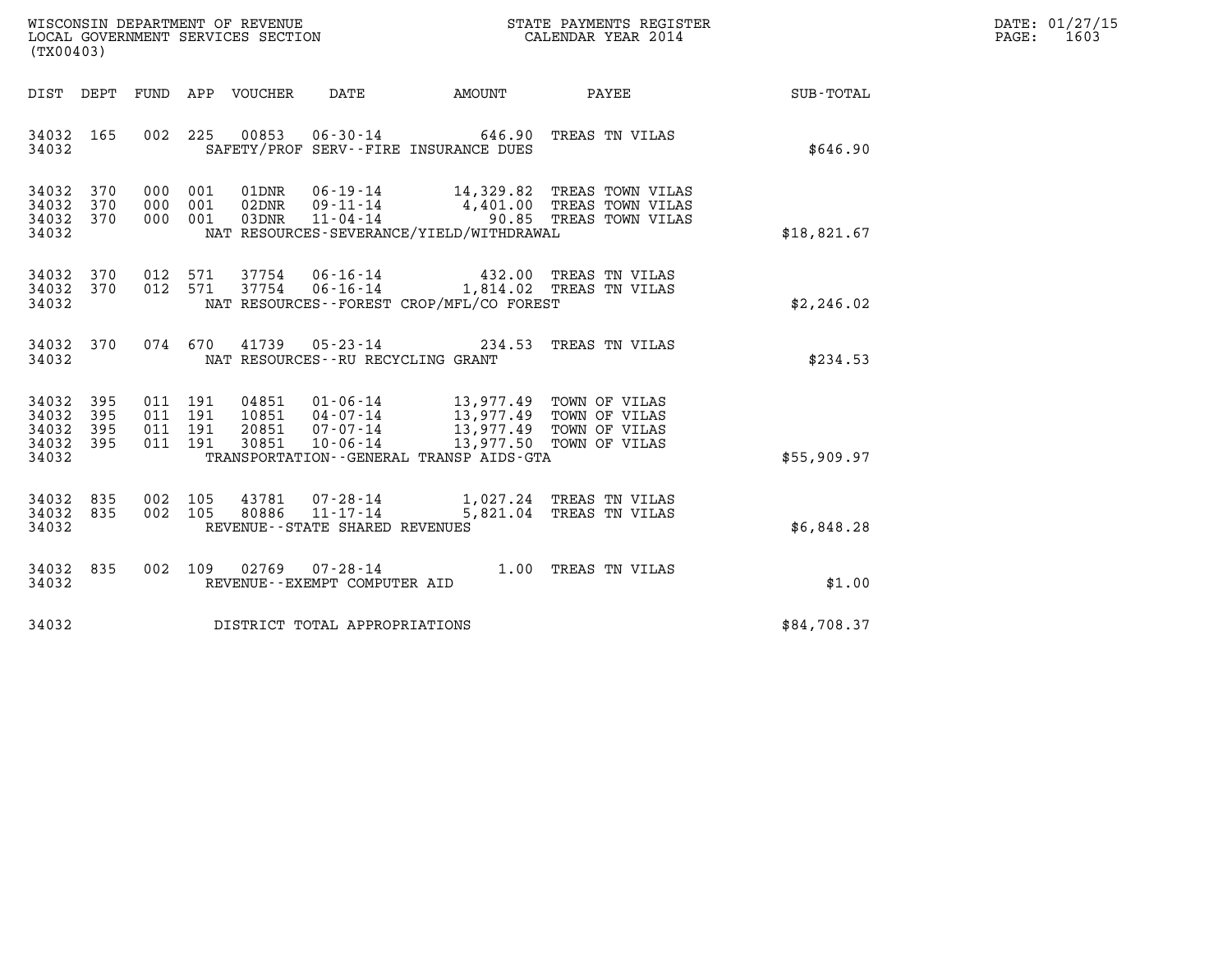| DATE: | 01/27/15 |
|-------|----------|
| PAGE: | 1604     |

| (TX00403)                                             |     |         |                                                                                                                                                                                                                                                                                                                                                                                               |              | DATE: 01/27/15<br>1604<br>$\mathtt{PAGE:}$ |
|-------------------------------------------------------|-----|---------|-----------------------------------------------------------------------------------------------------------------------------------------------------------------------------------------------------------------------------------------------------------------------------------------------------------------------------------------------------------------------------------------------|--------------|--------------------------------------------|
|                                                       |     |         |                                                                                                                                                                                                                                                                                                                                                                                               |              |                                            |
| 34034 165<br>34034                                    |     |         | 002 225 00854 06-30-14 3,809.55 TREAS TN WOLF RIVER<br>SAFETY/PROF SERV--FIRE INSURANCE DUES                                                                                                                                                                                                                                                                                                  | \$3,809.55   |                                            |
| 34034 370<br>34034 370<br>34034                       |     |         | 000 001 01DNR 06-19-14 76,145.54 TREAS TOWN WOLF RIVER<br>000 001 02DNR 09-25-14 1,022.50 TREAS TOWN WOLF RIVER<br>NAT RESOURCES-SEVERANCE/YIELD/WITHDRAWAL                                                                                                                                                                                                                                   | \$77,168.04  |                                            |
| 34034 370<br>34034 370                                |     | 002 503 | 16962  02-14-14  8,486.92  TREAS TN WOLF RIVER<br>16962  02-14-14   1,581.28  TREAS TN WOLF RIVER<br>002 503                                                                                                                                                                                                                                                                                  |              |                                            |
|                                                       |     |         | TOWN SHARE 508.69<br>34034 NAT RESOURCES--AIDS IN LIEU OF TAXES                                                                                                                                                                                                                                                                                                                               | \$10,068.20  |                                            |
| 34034 370<br>34034                                    |     |         | 012 571 37755 06-16-14 3,606.26 TREAS TN WOLF RIVER<br>NAT RESOURCES--FOREST CROP/MFL/CO FOREST                                                                                                                                                                                                                                                                                               | \$3,606.26   |                                            |
| 34034 370<br>34034 370<br>34034                       |     |         | 012 579 19490 04-16-14 270.51 TREAS TN WOLF RIVER<br>012 579 19490 04-16-14 7,964.13 TREAS TN WOLF RIVER<br>NAT RESOURCES--AIDS IN LIEU OF TAXES                                                                                                                                                                                                                                              | \$8,234.64   |                                            |
| 34034 370<br>34034                                    |     |         | 012 584 00121 09-30-14 25,654.11 TREAS TN WOLF RIVER<br>NAT RESOURCES -- PMT IN LIEU OF TAXES                                                                                                                                                                                                                                                                                                 | \$25,654.11  |                                            |
| 34034 370<br>34034                                    |     |         | 074 670 41740 05-23-14 2,165.44 TREAS TN WOLF RIVER<br>NAT RESOURCES -- RU RECYCLING GRANT                                                                                                                                                                                                                                                                                                    | \$2,165.44   |                                            |
| 34034 395<br>34034<br>34034 395<br>34034 395<br>34034 | 395 |         | $\begin{array}{cccc} 011 & 191 & 04852 & 01\cdot 06\cdot 14 & 39\,, 857\,.81 & \text{TOWN OF WOLF RIVER} \\ 011 & 191 & 10852 & 04\cdot 07\cdot 14 & 39\,, 857\,.81 & \text{TOWN OF WOLF RIVER} \\ 011 & 191 & 20852 & 07\cdot 07\cdot 14 & 39\,, 857\,.81 & \text{TOWN OF WOLF RIVER} \\ 011 & 191 & 30852 & 10\cdot 06\cdot 14 & 39\,, 857\,.84$<br>TRANSPORTATION--GENERAL TRANSP AIDS-GTA | \$159,431.27 |                                            |
| 34034 835<br>34034 835<br>34034                       |     |         | 002 105<br>43782<br>$07 - 28 - 14$<br>3,092.30 TREAS TN WOLF RIVER<br>002 105<br>80887<br>11-17-14<br>17,524.14 TREAS TN WOLF RIVER<br>REVENUE--STATE SHARED REVENUES                                                                                                                                                                                                                         | \$20,616.44  |                                            |
| 34034 835<br>34034                                    |     |         | 002 109<br>02770<br>$07 - 28 - 14$<br>4.00 TREAS TN WOLF RIVER<br>REVENUE--EXEMPT COMPUTER AID                                                                                                                                                                                                                                                                                                | \$4.00       |                                            |
| 34034 835<br>34034                                    |     |         | 002 501 00002<br>116.23 TREAS TN WOLF RIVER<br>02-03-14<br>DOA-PAYMENT FOR MUNICIPAL SERVICES AID                                                                                                                                                                                                                                                                                             | \$116.23     |                                            |
| 34034                                                 |     |         | DISTRICT TOTAL APPROPRIATIONS                                                                                                                                                                                                                                                                                                                                                                 | \$310,874.18 |                                            |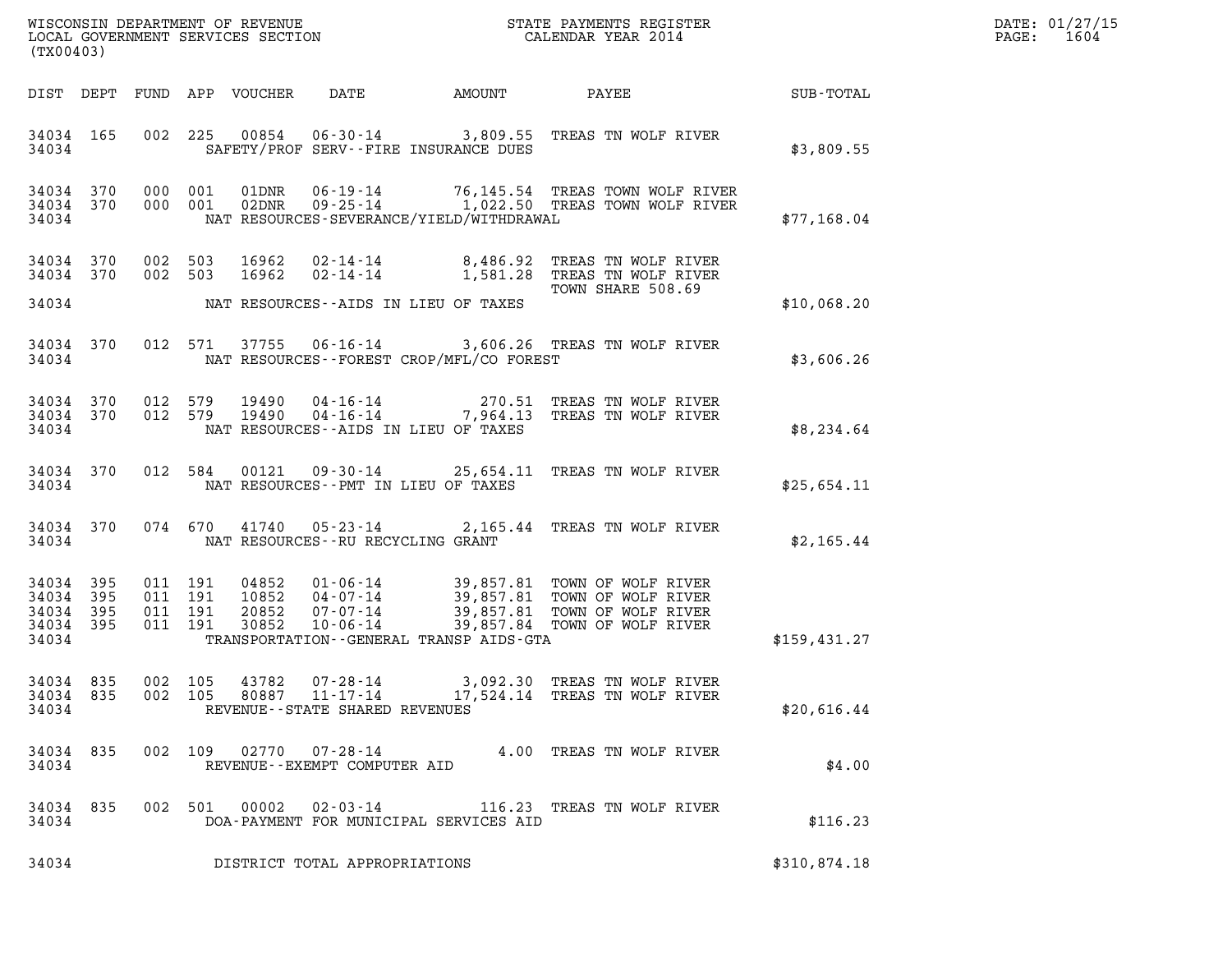| (TX00403)                       |  |                                                                                                                                                                                                                                  | $R = \frac{1}{2}$ | DATE: 01/27/15<br>PAGE: 1605 |
|---------------------------------|--|----------------------------------------------------------------------------------------------------------------------------------------------------------------------------------------------------------------------------------|-------------------|------------------------------|
|                                 |  | DIST DEPT FUND APP VOUCHER DATE AMOUNT PAYEE TO SUB-TOTAL                                                                                                                                                                        |                   |                              |
| 34191                           |  | 34191 165 002 225 00855 06-30-14 694.58 TREAS VIL WHITE LAKE<br>SAFETY/PROF SERV--FIRE INSURANCE DUES                                                                                                                            | \$694.58          |                              |
| 34191                           |  | 34191 370 000 001 01DNR 06-19-14 696.90 TREAS VILL WHITE LAKE<br>NAT RESOURCES-SEVERANCE/YIELD/WITHDRAWAL                                                                                                                        | \$696.90          |                              |
|                                 |  | 34191 370 002 503 16595 01-30-14 235.84 TREAS VIL WHITE LAKE<br>TOWN SHARE 61.71                                                                                                                                                 |                   |                              |
|                                 |  | 34191 MAT RESOURCES--AIDS IN LIEU OF TAXES                                                                                                                                                                                       | \$235.84          |                              |
| 34191                           |  | 34191 370 012 571 37756 06-16-14 61.96 TREAS VIL WHITE LAKE<br>NAT RESOURCES - FOREST CROP/MFL/CO FOREST                                                                                                                         | \$61.96           |                              |
|                                 |  | 34191 370 074 670 41741 05-23-14 763.01 TREAS VIL WHITE LAKE<br>34191 NAT RESOURCES--RU RECYCLING GRANT                                                                                                                          | \$763.01          |                              |
| 34191 395<br>34191 395          |  |                                                                                                                                                                                                                                  |                   |                              |
| 34191 395<br>34191 395          |  | 011 191 04853 01-06-14 4,043.47 VILLAGE OF WHITE LAKE<br>011 191 20853 04-07-14 4,043.47 VILLAGE OF WHITE LAKE<br>011 191 20853 07-07-14 4,043.47 VILLAGE OF WHITE LAKE<br>011 191 30853 10-06-14 4,043.47 VILLAGE OF WHITE LAKE |                   |                              |
| 34191                           |  | TRANSPORTATION--GENERAL TRANSP AIDS-GTA                                                                                                                                                                                          | \$16, 173.88      |                              |
| 34191 835<br>34191 835<br>34191 |  | 002 105 43783 07-28-14 18,748.08 TREAS VIL WHITE LAKE<br>002 105 80888 11-17-14 91,151.23 TREAS VIL WHITE LAKE<br>REVENUE--STATE SHARED REVENUES                                                                                 | \$109,899.31      |                              |
| 34191                           |  | 34191 835 002 109 02771 07-28-14 44.00 TREAS VIL WHITE LAKE<br>REVENUE--EXEMPT COMPUTER AID                                                                                                                                      | \$44.00           |                              |
|                                 |  | 34191 DISTRICT TOTAL APPROPRIATIONS                                                                                                                                                                                              | \$128,569.48      |                              |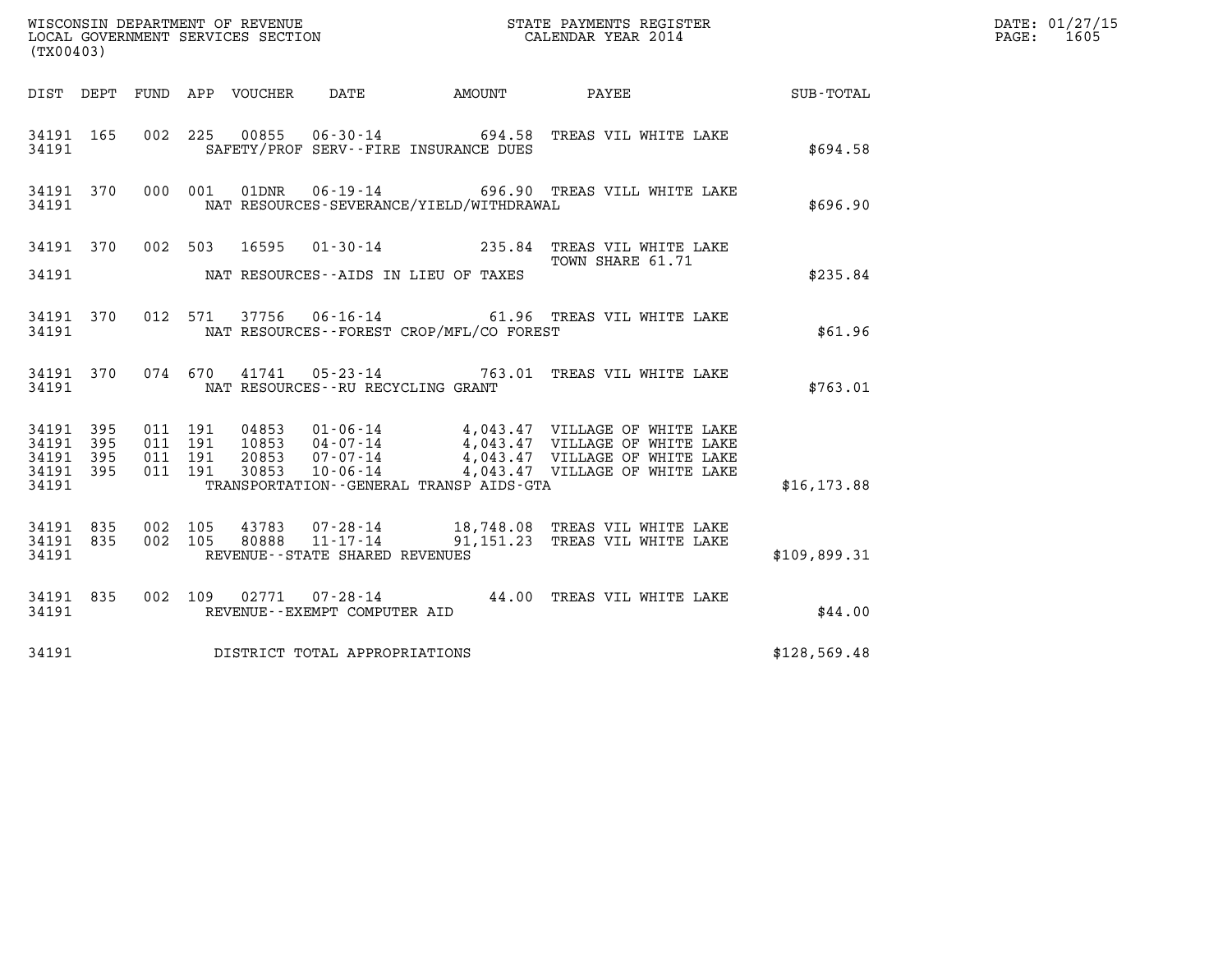| (TX00403)                                                                                       |                                                                      |                                                                                                            |                                          |                                                                                        |                                                          |                                                                                                                                                                                               |                                                                                                                                                                                                                                                                    |              | DATE: 01/27/15<br>$\mathtt{PAGE:}$<br>1606 |
|-------------------------------------------------------------------------------------------------|----------------------------------------------------------------------|------------------------------------------------------------------------------------------------------------|------------------------------------------|----------------------------------------------------------------------------------------|----------------------------------------------------------|-----------------------------------------------------------------------------------------------------------------------------------------------------------------------------------------------|--------------------------------------------------------------------------------------------------------------------------------------------------------------------------------------------------------------------------------------------------------------------|--------------|--------------------------------------------|
|                                                                                                 |                                                                      |                                                                                                            |                                          |                                                                                        |                                                          |                                                                                                                                                                                               |                                                                                                                                                                                                                                                                    |              |                                            |
| 34201 165<br>34201                                                                              |                                                                      |                                                                                                            |                                          |                                                                                        |                                                          | SAFETY/PROF SERV--FIRE INSURANCE DUES                                                                                                                                                         | 002 225 00856 06-30-14 16,460.12 TREAS CITY ANTIGO                                                                                                                                                                                                                 | \$16,460.12  |                                            |
| 34201 370                                                                                       |                                                                      |                                                                                                            | 002 503                                  | 16596                                                                                  |                                                          |                                                                                                                                                                                               | 01-30-14 3,298.66 TREAS CITY ANTIGO<br>TOWN SHARE 1215.06 TOWN<br>TOWN SHARE 1215.06                                                                                                                                                                               |              |                                            |
| 34201                                                                                           |                                                                      |                                                                                                            |                                          |                                                                                        |                                                          | NAT RESOURCES--AIDS IN LIEU OF TAXES                                                                                                                                                          |                                                                                                                                                                                                                                                                    | \$3,298.66   |                                            |
| 34201 370<br>34201                                                                              |                                                                      |                                                                                                            |                                          |                                                                                        |                                                          | NAT RESOURCES--AIDS IN LIEU OF TAXES                                                                                                                                                          | 012 579 19491 04-16-14 11.43 TREAS CITY ANTIGO                                                                                                                                                                                                                     | \$11.43      |                                            |
| 34201 370<br>34201                                                                              |                                                                      |                                                                                                            |                                          |                                                                                        |                                                          | NAT RESOURCES--RU RECYCLING GRANT                                                                                                                                                             | 074 670 41742 05-23-14 57,116.30 TREAS CITY ANTIGO                                                                                                                                                                                                                 | \$57,116.30  |                                            |
| 34201<br>34201<br>34201<br>34201 395<br>34201                                                   | - 395<br>395<br>- 395                                                | 011 162                                                                                                    | 011 162<br>011 162<br>011 162            | 06045<br>12045<br>22045<br>32045                                                       |                                                          | 01-06-14 16,453.72 CITY OF ANTIGO<br>04-07-14 16,453.72 CITY OF ANTIGO<br>07-07-14 16,453.72 CITY OF ANTIGO<br>10-06-14 16,453.72 CITY OF ANTIGO<br>TRANSPORTATION -- CONNECTING HIGHWAY AIDS |                                                                                                                                                                                                                                                                    | \$65,814.88  |                                            |
| 34201<br>34201<br>34201<br>34201<br>34201<br>34201<br>34201<br>34201<br>34201<br>34201<br>34201 | 395<br>395<br>395<br>395<br>395<br>395<br>395<br>395<br>395<br>- 395 | 011 185<br>011 185<br>011 185<br>011 185<br>011 185<br>011 185<br>011 185<br>011 185<br>011 185<br>011 185 |                                          | 00374<br>03280<br>05867<br>12497<br>16061<br>17761<br>17932<br>22205<br>25142<br>26411 |                                                          | TRANSPORTATION - - HIGHWAY SAFETY - FEDERAL                                                                                                                                                   | 01-13-14<br>02-10-14<br>03-10-14<br>03-10-14<br>05-19-14<br>06-26-14<br>1,274.25<br>TREAS CITY ANTIGO<br>06-26-14<br>1,274.25<br>TREAS CITY ANTIGO<br>07-14-14<br>08-25-14<br>1,255.24<br>TREAS CITY ANTIGO<br>08-25-14<br>1,325.24<br>TREAS CITY ANTIGO<br>09-24- | \$7,956.20   |                                            |
| 34201 395<br>34201 395<br>34201 395<br>34201 395<br>34201                                       |                                                                      |                                                                                                            | 011 191<br>011 191<br>011 191<br>011 191 | 04854<br>10854<br>20854<br>30854                                                       | $01 - 06 - 14$<br>04-07-14<br>07-07-14<br>$10 - 06 - 14$ | TRANSPORTATION--GENERAL TRANSP AIDS-GTA                                                                                                                                                       | 116,579.78 CITY OF ANTIGO<br>116,579.78 CITY OF ANTIGO<br>116,579.78 CITY OF ANTIGO<br>116,579.81 CITY OF ANTIGO                                                                                                                                                   | \$466,319.15 |                                            |
| 34201 435<br>34201                                                                              |                                                                      |                                                                                                            |                                          |                                                                                        | 005 162 01HSD 09-08-14                                   | HS--AMBULANCE FUNDING ASSISTANCE GRANTS                                                                                                                                                       | 6,014.89 TREAS CITY ANTIGO                                                                                                                                                                                                                                         | \$6,014.89   |                                            |
| 34201 435<br>34201                                                                              |                                                                      |                                                                                                            |                                          |                                                                                        | 005 163 01LGS 11-17-14                                   | HS--PREPAID MEDICAL TRANSPORT REIMBURSE                                                                                                                                                       | 21,600.00 CITY OF ANTIGO FIRE DEPT                                                                                                                                                                                                                                 | \$21,600.00  |                                            |
| 34201 455                                                                                       |                                                                      |                                                                                                            | 002 231                                  |                                                                                        |                                                          |                                                                                                                                                                                               | 2,240.00 TREAS CITY ANTIGO                                                                                                                                                                                                                                         |              |                                            |